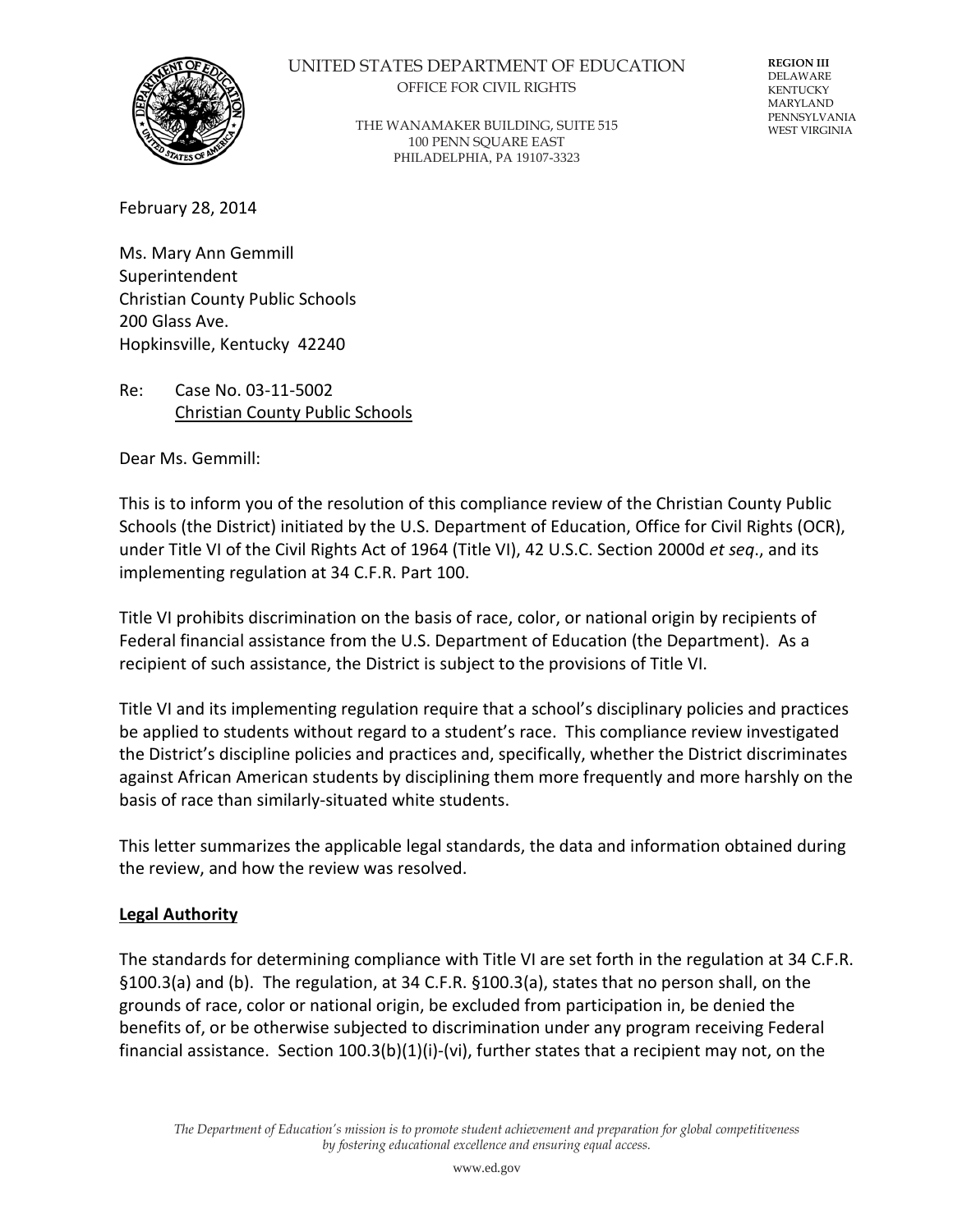### Page 2 – Ms. Mary Ann Gemmill, Superintendent

grounds of race, color or national origin, deny an individual any service or benefit of its programs; provide any service or benefit to an individual which is different or provided in a different manner; subject an individual to segregation or separate treatment in any matter related to receipt of any service or other benefit under the programs; restrict an individual in the enjoyment of any benefits of its programs; treat an individual differently in determining continued enrollment in its programs; or, deny an individual an opportunity to participate in a program through the provision of services which is different from that afforded others under the program. The regulation, at 34 C.F.R. §100.3(b)(2), also provides that a recipient may not utilize criteria or methods of administration that have the effect of subjecting individuals to discrimination on the basis of race, color, or national origin, or have the effect of defeating or substantially impairing accomplishment of the objectives of the program with respect to individuals of a particular race, color, or national origin.

OCR investigates alleged discrimination in the application of student discipline consistent with federal statutory authority, the Department's regulations, policies and pertinent case law. Disciplinary policies and practices can result in unlawful discrimination based on race in two ways: first, if students are intentionally subject to *different treatment* on account of their race; second, even if a policy is neutral on its face but has a disproportionate and unjustified *effect* on student(s) of a particular race, referred to as *disparate impact*.

# Different Treatment

Title VI prohibits schools from intentionally disciplining students differently based on race. Enforcement of a rule or application in a discriminatory manner is prohibited intentional discrimination. When similarly-situated students of different races are disciplined differently for the same offense, discrimination can be the only reasonable explanation for the different treatment. Intentional discrimination in the administration of student discipline can take many forms, however, and can be proven even without the existence of a similarly-situated student. Additionally, a school's adoption of a facially-neutral policy with an invidious intent to target certain races is prohibited intentional discrimination.

Title VI also protects students even if a school contracts or arranges for entities, over which it exercises some control, to be responsible for aspects of a school's student safety or student discipline program. Schools cannot divest themselves of responsibility for the nondiscriminatory administration of school safety and student discipline by relying on school resource officers, school district police officers, "contract" law enforcement companies or other contractors or law enforcement personnel over whom the school can exercise some control.

Whether OCR finds a violation of Title VI will be based on the facts and circumstances surrounding the particular discipline incident or series of incidents.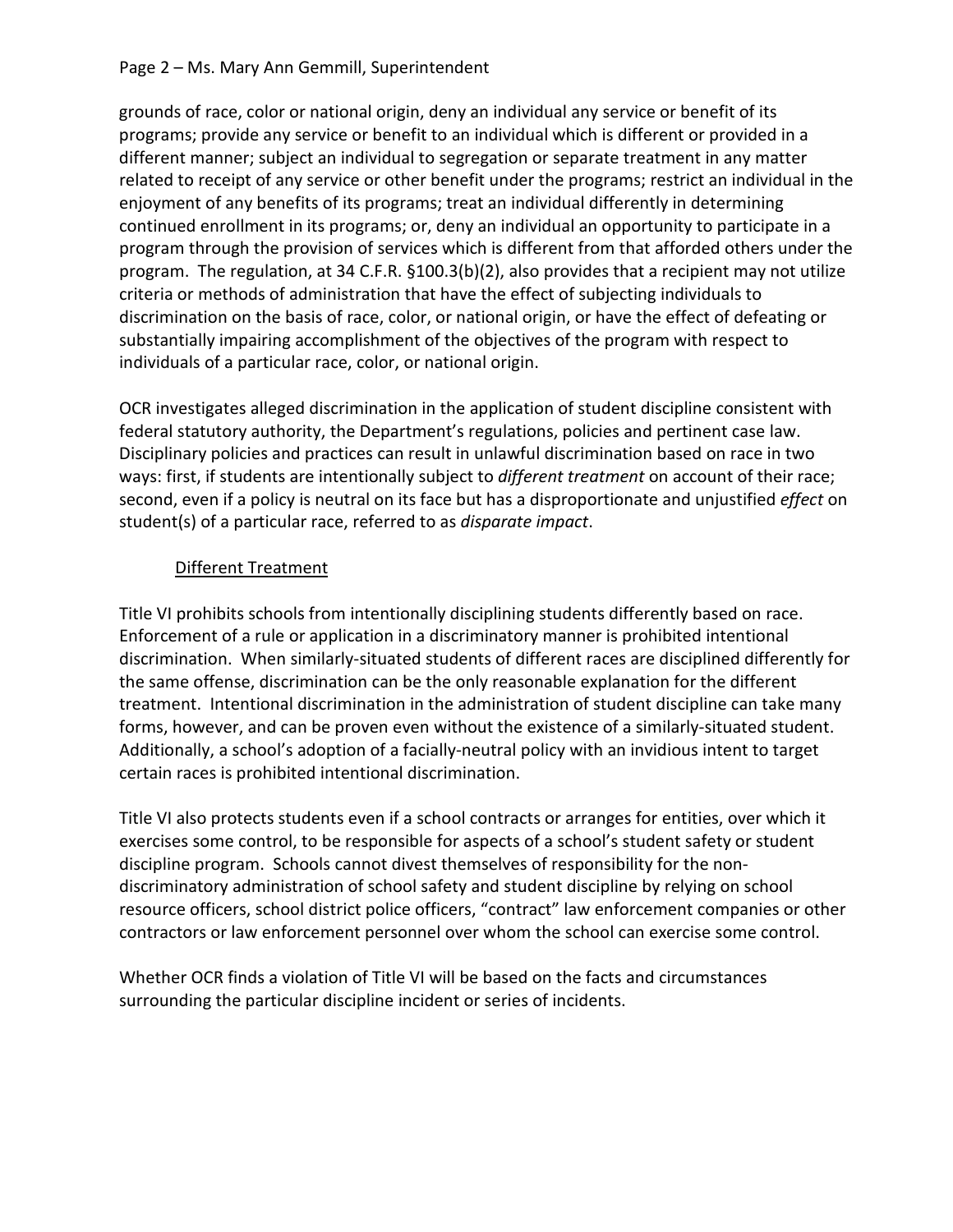## Disparate Impact

In addition to different treatment of students based on race, schools violate Federal law when they evenhandedly implement facially neutral policies or practices that, although not adopted with the intent to discriminate, nonetheless have an unjustified effect of discriminating against students on the basis of race. The resulting discriminatory effect is commonly referred to as "disparate impact." $1$  In determining whether a facially neutral student discipline policy has an unlawful disparate impact on the basis of race, OCR engages in the following three-part inquiry:

- 1) Has the discipline policy resulted in an adverse impact on students of a particular race as compared with students of other races?
- 2) Is the discipline policy necessary to meet an important educational goal?<sup>2</sup>
- 3) Even in situations where a school can demonstrate that a policy is necessary to meet an important educational goal, are there comparably effective alternative discipline policies available that would meet the school's stated educational goal with less of a burden or adverse impact on the disproportionately affected racial group or is the school's proffered justification a pretext for discrimination?

# **Overview of the District**

The District is located in southwestern Kentucky. It comprises ten elementary schools (grades k-5), three middle schools (grades 6-8), two high schools (grades 9-12), and four schools that serve other functions, such as alternative and adult education. During the 2012-13 school year, the District enrolled 8,763 students, of whom 4,935 (or 56%) were white and 2,945 (34%) were African American. Of the students enrolled in the District's Gifted and Talented Program, 14.1% were African American and 78.2% were white; 18.7% of the students enrolled in Algebra I were African American, while 68.9% were white; 11.8 % of the students enrolled in Calculus were African American, and 64.7% were white.

## **Summary of Review**

The District was notified of this review by letter dated March 9, 2011. In June 2011, after receipt and review of preliminary data, OCR conducted an onsite visit during which an opening conference was held with key District administrators. In addition, the OCR staff member visited each school in the District to meet with administrators and gather additional information about discipline processes and discipline recording-keeping. OCR was provided data comprising all disciplinary referrals made (approximately 71,000) and sanctions imposed during the 2008-2009, to 2011-2012 school years. OCR also reviewed other documentation, including the 2008, 2010 and 2013 versions of the District's Code of Acceptable Behavior (Code). The 2013 Code was published in August 2013 for implementation in the 2013-2014 school year. Although OCR

 $1$  Recipients of Federal financial assistance are prohibited form "utiliz[ing] criteria or methods of administration which have the effect of subjecting individuals to discrimination because of their race, color, or national origin, or have the effect of defeating or substantially impairing accomplishment of the objectives of the program as respect individuals or a particular race, color, or national origin." 34 C.F.R. § 100.3(b)(2); *see also* 28 C.F.R. § 42.104(b)(2).  $^2$  See Elston v. Talladega County Bd. Of Educ., 997 F.2d 1394 (11<sup>th</sup> Cir. 1993).  $\overline{a}$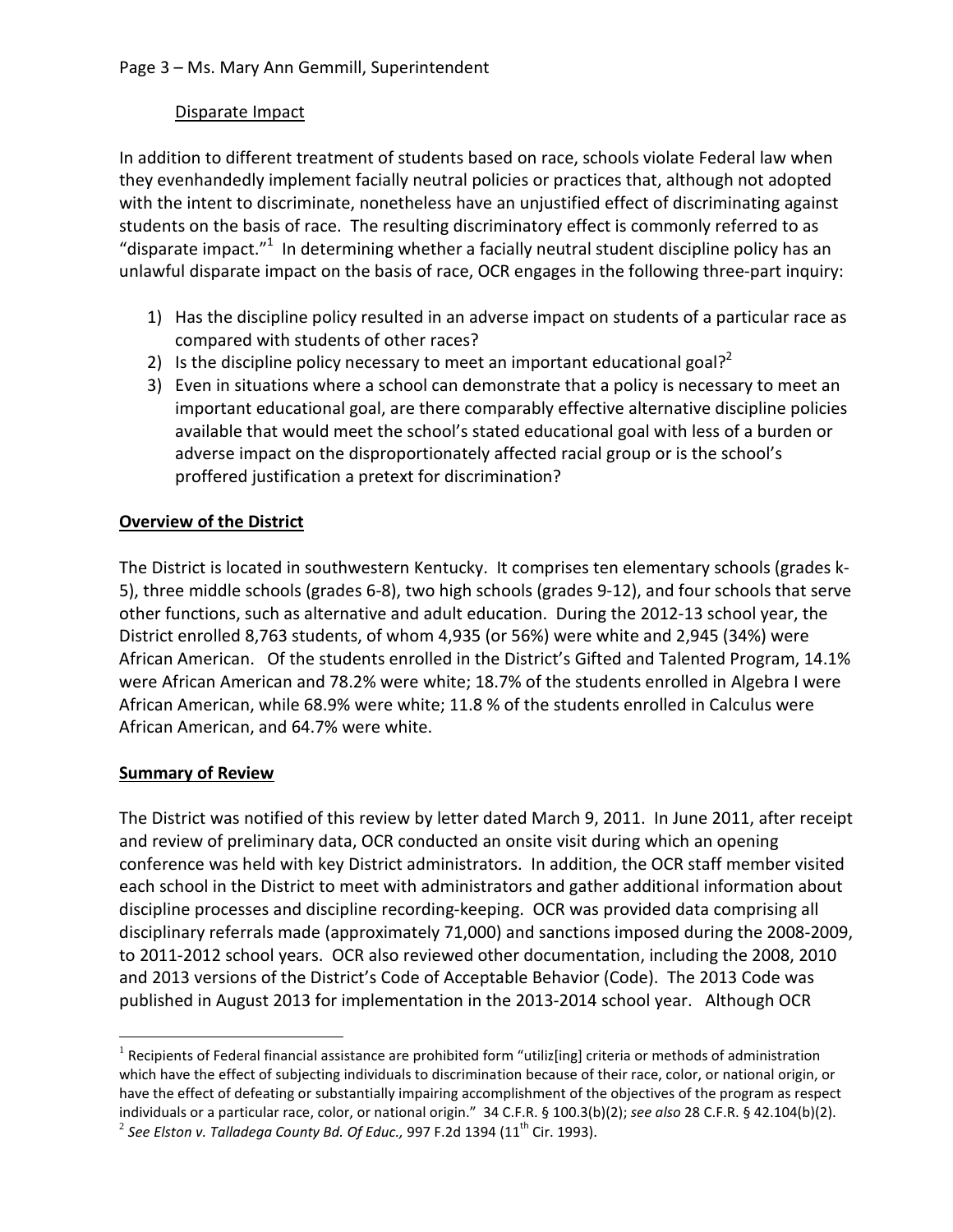analyzed the provisions of the 2013 Code and noted any changes therein with respect to the pertinent provisions of the 2010 Code, it has not reviewed any discipline data that have been generated since its publication in August 2013; OCR had no opportunity to evaluate the 2013 Code as implemented because OCR had substantially completed its investigation and initiated negotiations with the District to resolve this compliance review by the time the 2013 Code was published.

OCR conducted other site visits for the purpose of interviewing District staff members involved in discipline (including administrators, teachers, guidance counselors, and youth and family service coordinators) and to review copies of available 2010-11 disciplinary referral forms (from a sample of students) in all middle and high schools, and two elementary schools. These documents were reviewed by OCR in conjunction with the 2010-11 electronic discipline referral data in order to identify cases of different treatment.

| Table 1 - Enrollment, by race and school level |                         |       |       |       |                       |  |
|------------------------------------------------|-------------------------|-------|-------|-------|-----------------------|--|
|                                                | <b>African American</b> |       | White |       | <b>Total Students</b> |  |
| 2008-09                                        | #                       | %     | #     | %     |                       |  |
| Elem.                                          | 1,605                   | 33.0% | 2,856 | 58.8% | 4,860                 |  |
| Mid.                                           | 695                     | 36.2% | 1,129 | 58.7% | 1,922                 |  |
| High                                           | 747                     | 34.0% | 1,336 | 60.9% | 2,195                 |  |
| Other                                          | 89                      | 47.1% | 91    | 48.1% | 189                   |  |
| <b>Total</b>                                   | 3,136                   | 34.2% | 5,412 | 59.0% | 9,166                 |  |
| 2009-10                                        |                         |       |       |       |                       |  |
| Elem.                                          | 1,584                   | 32.7% | 2,815 | 58.1% | 4,844                 |  |
| Mid.                                           | 677                     | 35.2% | 1,133 | 58.9% | 1,922                 |  |
| High                                           | 774                     | 34.9% | 1,338 | 60.3% | 2,218                 |  |
| Other                                          | 69                      | 43.7% | 82    | 51.9% | 158                   |  |
| <b>Total</b>                                   | 3,104                   | 34.0% | 5,368 | 58.7% | 9,142                 |  |
| 2010-11                                        |                         |       |       |       |                       |  |
| Elem.                                          | 1,547                   | 31.7% | 2,829 | 58.0% | 4,875                 |  |
| Mid.                                           | 662                     | 34.8% | 1,110 | 58.3% | 1,904                 |  |
| High                                           | 821                     | 36.3% | 1,328 | 58.7% | 2,261                 |  |
| Other                                          | 85                      | 52.1% | 76    | 46.6% | 163                   |  |
| <b>Total</b>                                   | 3,115                   | 33.8% | 5,343 | 58.1% | 9,203                 |  |
| 2011-12                                        |                         |       |       |       |                       |  |
| Elem.                                          | 1,517                   | 29.9% | 2,908 | 57.3% | 5,076                 |  |
| Mid.                                           | 670                     | 35.6% | 1,053 | 55.9% | 1,883                 |  |
| High                                           | 841                     | 36.8% | 1,313 | 57.4% | 2,286                 |  |
| Other                                          | 68                      | 47.9% | 69    | 48.6% | 142                   |  |
| <b>Total</b>                                   | 3,096                   | 33.0% | 5,343 | 56.9% | 9,387                 |  |

For school years 2008-2009 through 2011-2012, the District's enrollment was as follows: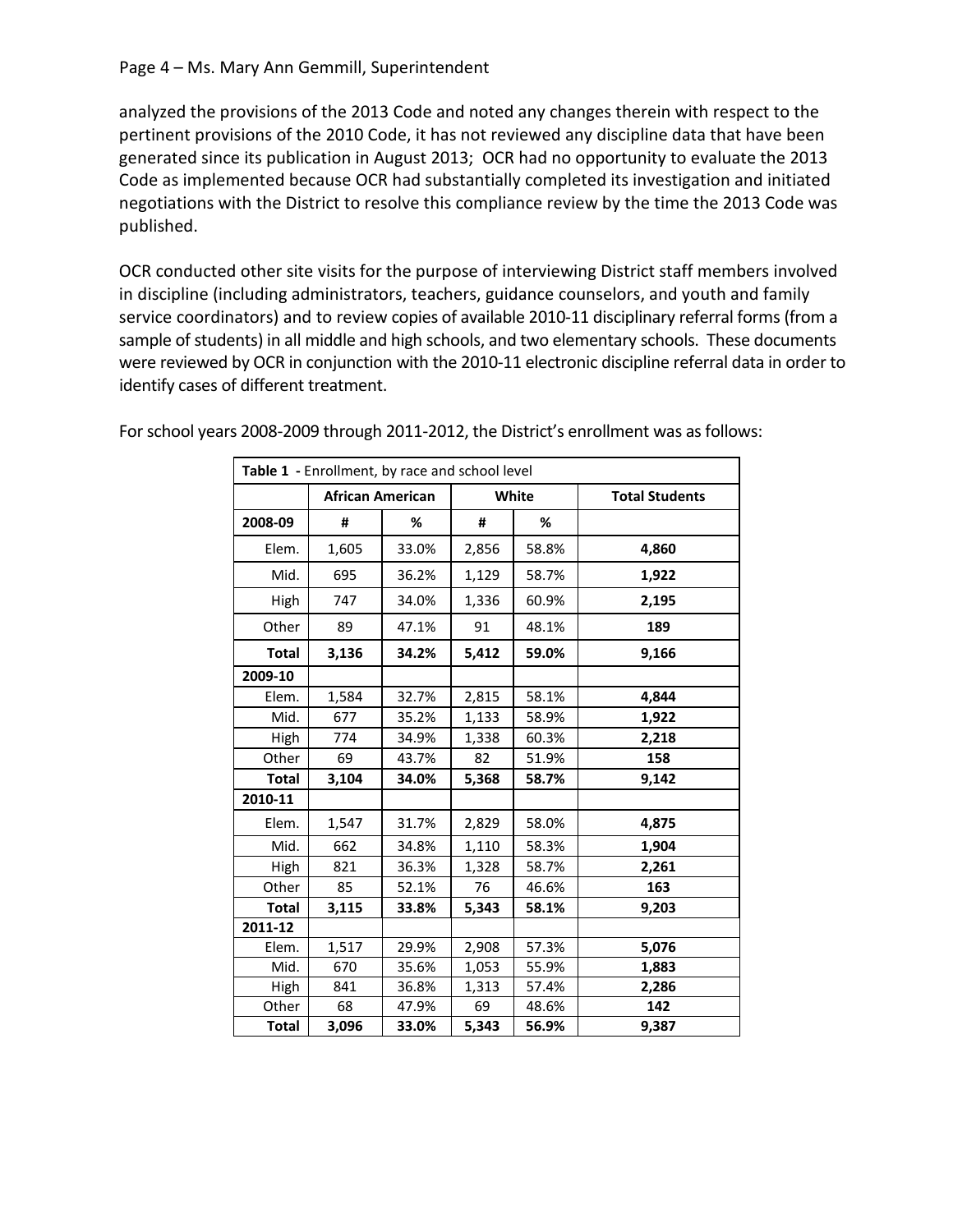## *Commonwealth Requirements*

Section 158.148 of the Kentucky Revised Statutes (KRS), requires each school district to develop disciplinary procedures and to formulate a code of acceptable behavior and to update it every two years. The KRS require that a district's code contain standards that describe the type of behavior expected from students and the consequences of failing to obey the standards. The KRS also set forth how criminal violations are to be handled, including a zero tolerance provision (mandatory expulsion) for bringing a weapon or a destructive device to school.

# **The District's 2010 Code**

The 2010 Code has separate consequence charts or matrices for the elementary school and middle/high school levels. Each violation is followed by possible sanctions for that violation. The possible sanctions that are listed are: in-school discipline; parent/guardian conference; suspension; alternative placement (middle/high school only); and expulsion. While the possible actions are arrayed progressively, virtually every sanction, including expulsion, is an available option for each discipline violation.

# Types of Disciplinary Sanctions

"In-school Discipline" is defined by the 2010 Code as an alternative to penalties that take the student out of school (e.g., out-of-school suspension (OSS)) and expulsion). Depending upon the school, Isolated Classroom Environment (ICE) and Help/SAFE room assignments are the District's two types of in-school discipline. ICE, or in-school suspension, is used primarily in middle and high schools; students assigned to ICE are expected to complete their school work and there is a staff member available to assist them in doing so. However, academic services (i.e., instruction in subject matter areas) are not available to students who receive ICE assignments. Help/SAFE room assignments are more often used at the elementary and middle school levels. Students assigned to Help/SAFE room are supervised by monitors who are responsible for making sure that the students work on tasks that they bring with them to the Help/SAFE room. The monitors do not provide the instructional services that are provided in the students' regular classrooms.

"Suspension" is defined by the 2010 Code as an out-of-school (OSS) suspension. The Code states that expulsion is given if there is clear and convincing evidence that the student is a threat to safety. Although corporal punishment was permitted by the 2008 version of the Code, the 2010 Code eliminated corporal punishment as a sanction<sup>3</sup>.

# Referral Policies and Procedure

The 2010 Code does not specifically describe the process by which a disciplinary referral is made. District staff informed OCR that nothing in District policy requires that a referral be made in writing, but that disciplinary referrals are typically made in writing using a paper referral form. In case of emergency, however, the referral can be initiated by a phone call to the Principal's

 $3$  Corporal punishment is likewise not permitted under the 2013 Code.  $\overline{a}$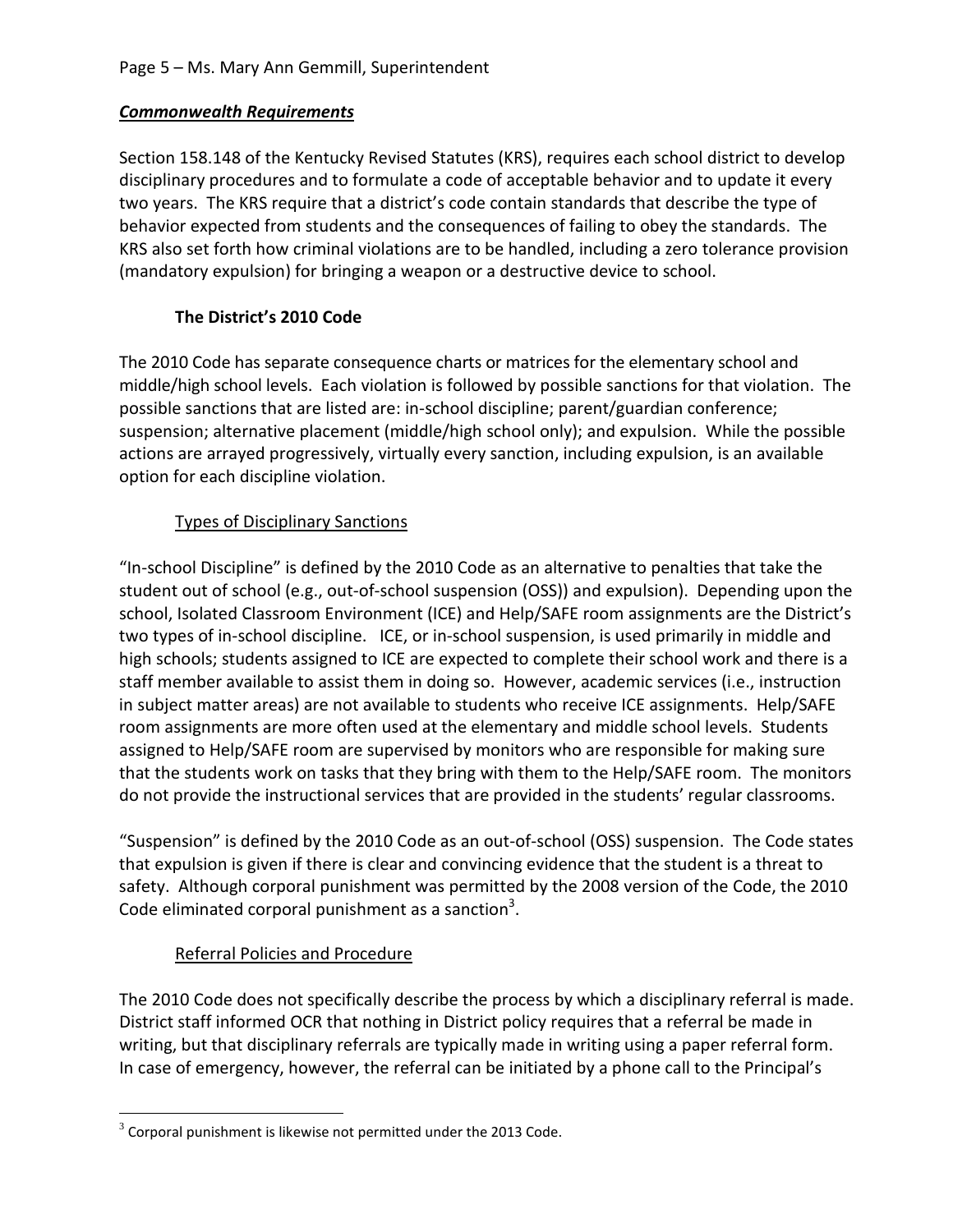### Page 6 – Ms. Mary Ann Gemmill, Superintendent

office. A written report must follow-up such a call. When a written disciplinary referral is made by a teacher or other staff member, the Principal receives the referral. According to the Code, sanction determinations can be carried out by the Principal or his designee (another administrator), who is, most of the time, the Assistant Principal. Once a sanction has been imposed based on the referral, information about the referral and the disciplinary outcome is entered by the Principal, Assistant Principal, or staff (such as clerical) who are designated to enter the information into the District's record management system, Infinite Campus (IC). The District informed OCR, and OCR confirmed through its investigation, that referrals where no sanction is imposed are also recorded in the IC.

The District does not have a uniform referral form for discipline incidents. Each school has developed one or more of its own referral forms. Consequently, OCR noted wide variety in the manner in which the forms document information and the types of information that is required. Some schools use separate forms for minor and major misbehaviors; other schools use forms that request a description of interventions attempted prior to the office referral being made. All forms have some section to indicate whether parent contact was made. In addition to these referral forms, the District employs a uniform "School Bus Incident Report," which documents behavioral incidents that occur on a school bus.

## School Resource Officers (SROs) and Local Law Enforcement

The District contracts with the City of Hopkinsville and the Christian County Sheriff's department to provide SRO presence at each elementary, middle and high school in the District and at the Christian County Alternative School and the Day Treatment Center<sup>4</sup>.

Under the 2010 Code and the 2013 Code, and as required by Commonwealth law, the Principal has a duty to report the following acts to local law enforcement which occur on school property or in the course of a school function: assault resulting in serious physical injury, a sexual offense, kidnapping, assault involving the use of a weapon, possession of a firearm in violation of the law, possession of a controlled substance in violation of the law, damage to the property, and situations when behavior creates a safety issue on the bus. Also, administrators, teachers, or other staff are required to report acts that they have reasonable cause to believe that it would constitute a misdemeanor or violation offense that relates to the following: carrying, possession, or use of a deadly weapon; use, possession, or sale of controlled substances; or any felony offense under state law. Staff also have an obligation to report knowledge of students who are victims of felony offenses or abuse and neglect.

## **The District's 2013 Code**

 $\overline{a}$ 

As noted above, the 2013 Code was published in August 2013<sup>5</sup>. In terms of *Types of Disciplinary Sanctions, Referral Policies and Procedure* and *School Resource Officers (SROs) and Local Law* 

<sup>4</sup> The Day Treatment Center is a court-ordered community-based treatment/educational program placement in a school setting that is operated by the Kentucky Department of Juvenile Justice. Some District staff provide services (e.g., special education services) at the Center.

 $<sup>5</sup>$  Notwithstanding the KRS requirement that districts update their Codes every two years, there is no evidence that</sup> the District updated its 2010 Code in 2012. The only published update of the 2010 Code is the 2013 Code.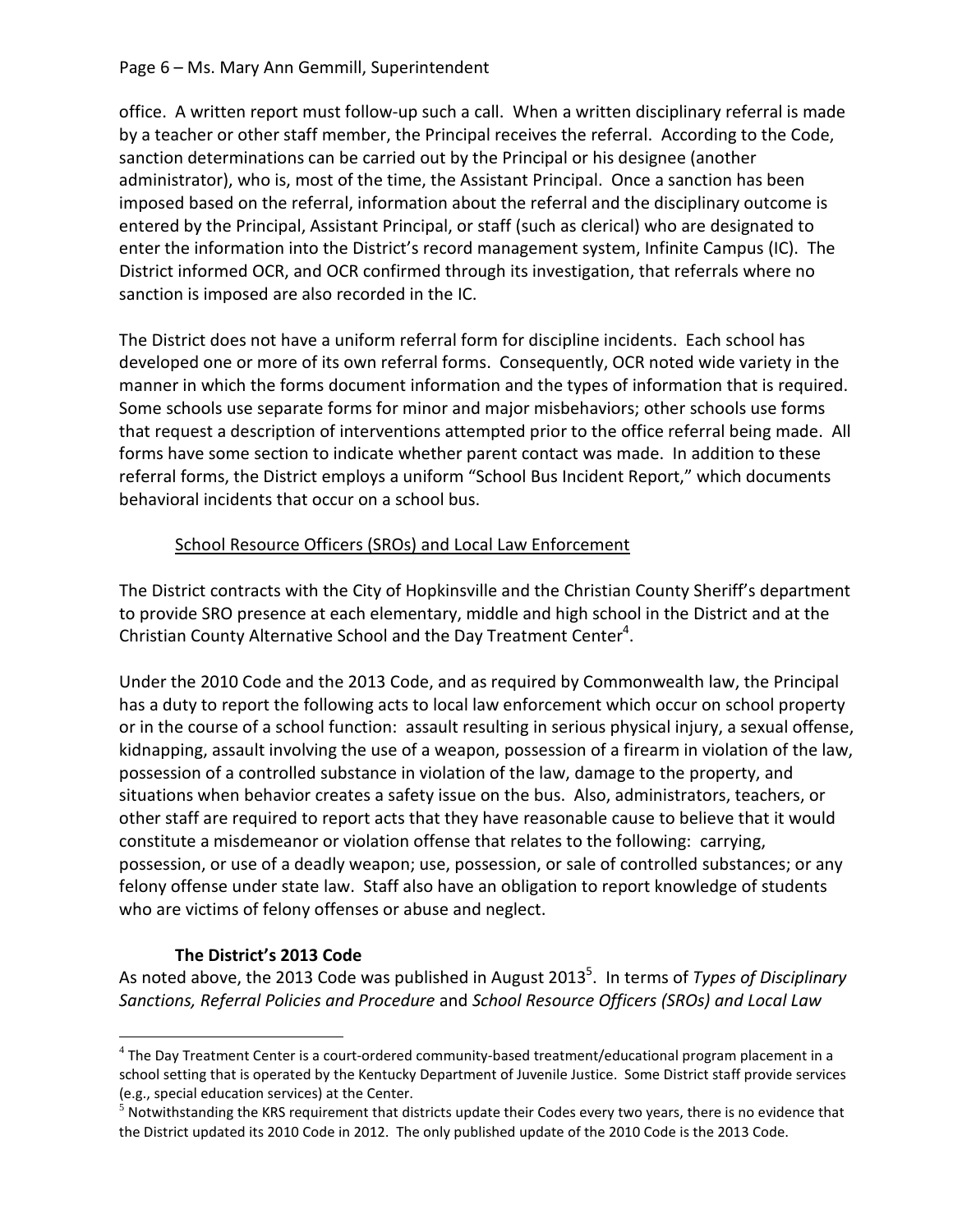*Enforcement*, the 2013 Code is the same as the 2010 Code. OCR notes that the 2013 Code contains the following addenda to and revisions of the 2010 Code:

- 1. Unlike the 2010 Code, the 2013 Code contains a chart entitled "Expected Student Behaviors", that emphasizes the importance of making positive behavior choices (e.g., attending school regularly, doing schoolwork neatly and completely, remaining on school grounds unless given permission to leave, not bringing tobacco, alcohol, other drugs or weapons to school) and how these positive behavior choices relate to showing respect for self, others, the learning process, and property.
- 2. Unlike the 2010 Code, the 2013 Code contains a section entitled, "Getting Help With A Problem", that provides students with information on how and where they can seek assistance in the school setting with the following problems or issues: school, personal, group, extracurricular, academic, cyber-bullying, sexting, and other social networking/media issues.
- 3. The 2013 Code removed the following 2010 Code provision from the Discipline Process outline: "In addition to those actions specifically provided in this Code of Acceptable Behavior, the superintendent, principal, other administrator, teacher, or any other school personnel shall have the right to take any action which is then reasonably necessary to carry out or to prevent interference with the educational function of which he/she is in charge."
- 4. The 2013 Code expanded the description of drug use/possession/sale to list the specific types of prohibited drugs.
- 5. The 2013 Code added a column to the disciplinary consequence matrix to show which violations the school is required to report to law enforcement. They are (All School Levels): Assault (1-4), Arson, Bomb Threat, Burglary, Criminal Homicide, Deadly Weapon, Forgery, Under the Influence, various sale/use/possession of drugs violations, possession/use of bomb/explosives, possession of gun/firearms, Sex Assault, Sex Misconduct, and Vandalism. Robbery and Statutory Rape apply to MS and HS level only.
- 6. Regarding the placement of students who commit expellable offenses in alternative programs, the 2013 Code, unlike the 2010 Code, provides that students will receive educational services: "If the Board of Education determines that the student should be expelled, *the Board of Education will then provide or assure that educational services are provided to the student in an appropriate program or setting*, unless the Board had determined on the record, supported by clear and convincing evidence, that the expelled student poses a threat to the safety of other students or school staff and cannot be placed into a state funded program."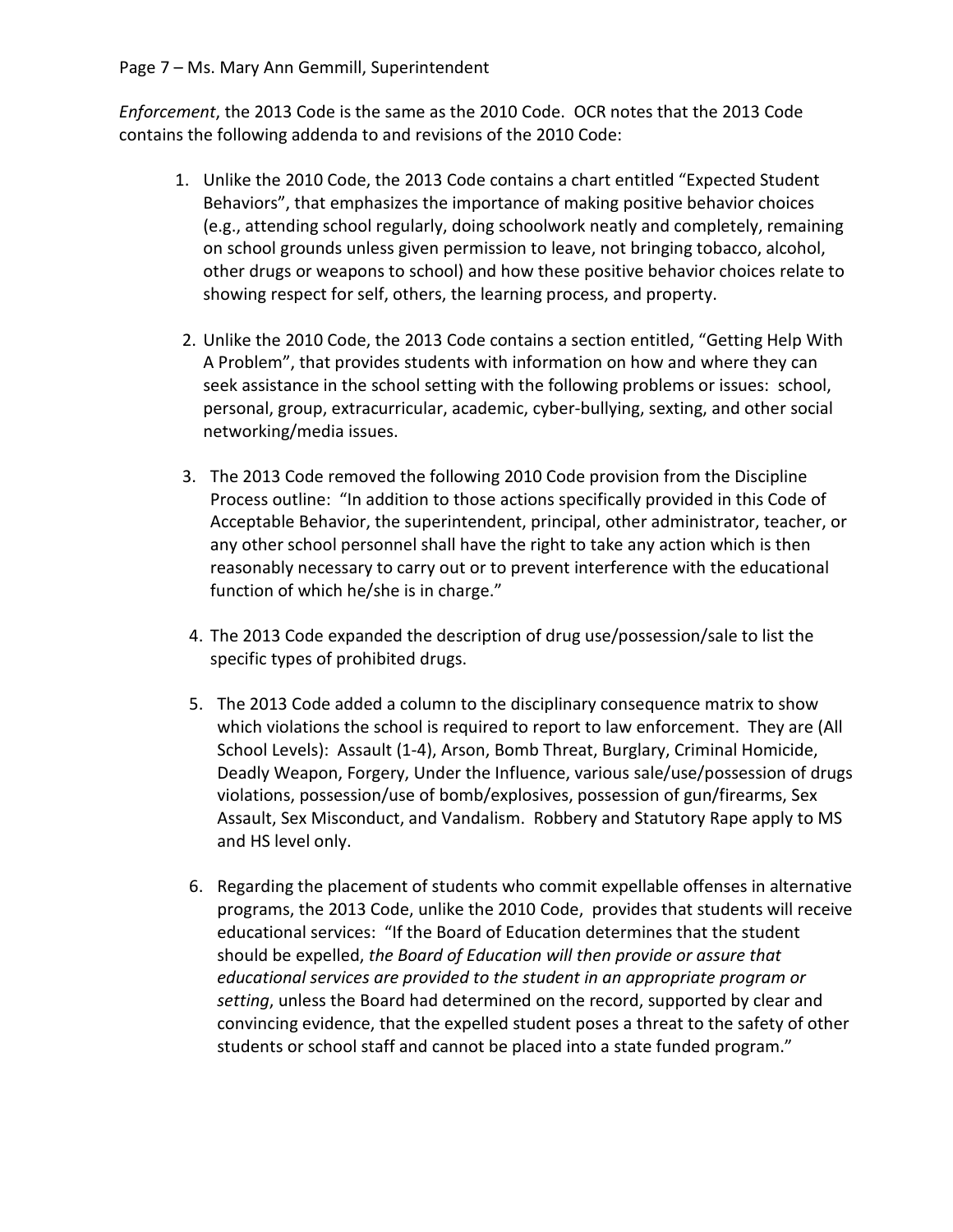Students who are placed into an alternative program receive six hours of instructional time per day<sup>6</sup>.

# *Disciplinary Recordkeeping*

Since the 2007-08 school year, the District has utilized and maintained the electronic information and records management system, IC, which is able to store the District's student records, including all referrals for disciplinary action. The IC system has a comment field that can be used for the purpose of describing the student's behavior, or other important notes or observations about the referral. A copy of the referral form is kept for the paper file (typically in the Principal's office), and a copy is provided to the teacher so that the teacher is informed of the outcome. A copy of the written recommendation (detention, suspension, etc.) is also kept in the file. Expulsion summary files are maintained at the District's Central Office. There is no set length of time for keeping paper copies of disciplinary documentation. In interviews, staff responses regarding the length of time copies are kept ranged from three to seven years, or in some cases, as long as the student is enrolled in the school.

The IC system can generate reports about discipline, disaggregated by race. The IC system is also used by the District in reporting Safe Schools data. The District does not, however, routinely make general discipline data information by race available to the public on its website.

# *Staff Training Related to Discipline*

The District's Central Office staff reported to OCR that the District has provided training on the Positive Behavioral Intervention and Support (PBIS) model as well as training on the Conversation, Help, Activity, Movement, Participation, Success (CHAMPS) classroom management program model. The District also reported that all principals review the Code with their staff at the beginning of the school year. While the Code is disseminated to students at the beginning to the school year, it is the students' responsibility to certify that they delivered a copy of the Code to their parent/guardians. The District has no other formal mechanism for communication with parents/guardians about the Code and its requirements and expectations for student behavior.

# *Current Programs to Address Discipline Concerns*

School administrators informed OCR that most middle and elementary schools utilize strategies from the CHAMPS model of classroom management, which, according to District administrators, has components that are similar to PBIS. District administrators observed that CHAMPS supports the PBIS model by offering schools a comprehensive set of strategies that are classroom-based, and which mesh with the broader PBIS system.

OCR also noted that the District has been working with local law enforcement on juvenile justice issues and, pursuant to the 2013 Code, the Board recently adopted and implemented new

 $6$  This amount of daily instructional time meets the requirements of the Commonwealth of Kentucky.  $\overline{a}$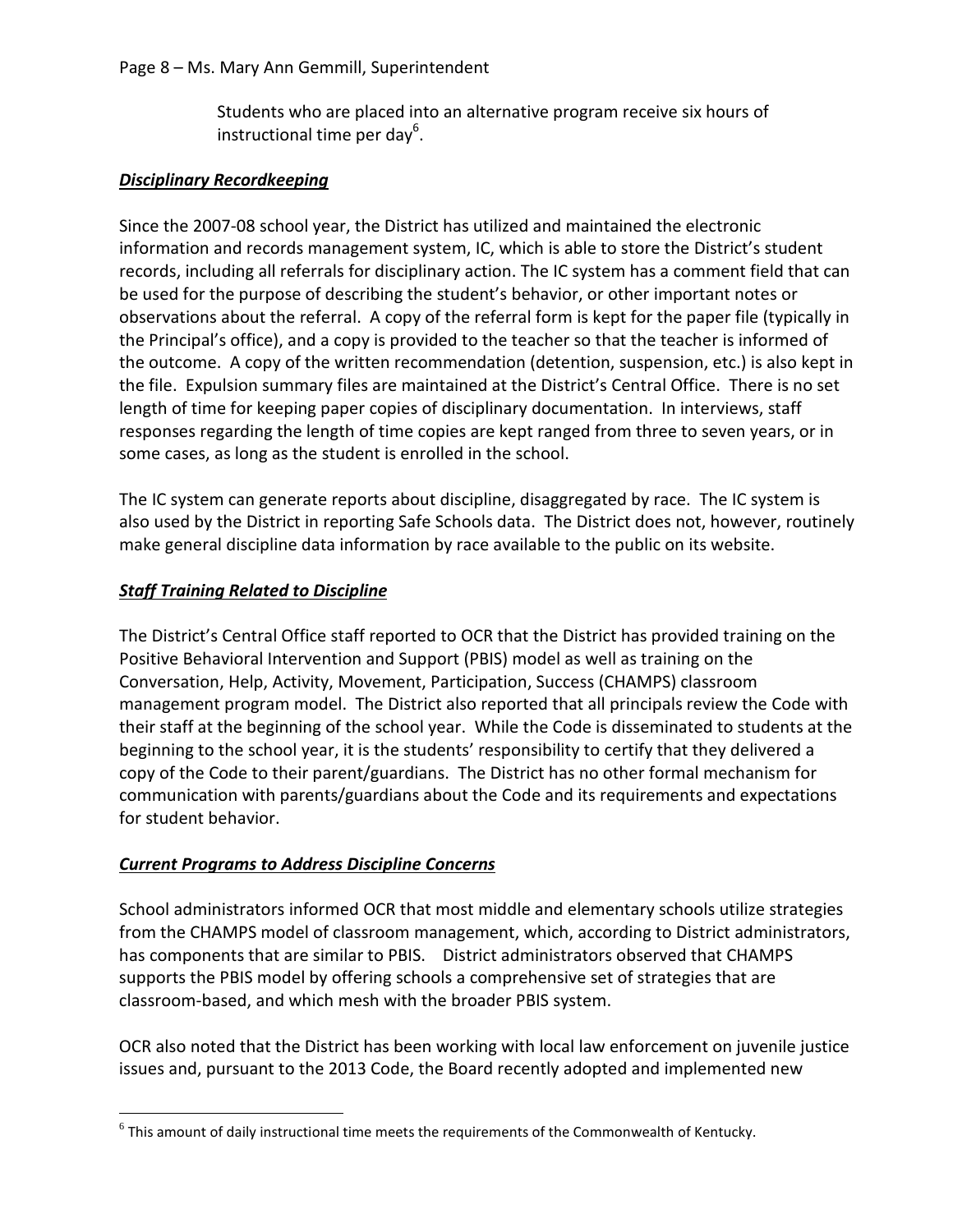alternative placement programs for students who have committed expellable offenses like possession of firearms or deadly weapons. Entitled *Project Succeed*, students who have committed expellable offenses are provided Commonwealth-required six hours of instructional services per day, using a combination of virtual learning and teacher-delivered instruction. *Project Succeed* also provides students with guidance and therapeutic counseling services and group community service activities. Assignment to the alternative placement program is made by the Principal, Assistant Principal or designee and is not appealable.

# *Areas of Concern Identified by OCR*

# A. **2010 Code**:

- 1. The 2010 Code did not specifically describe the process by which a disciplinary referral is made.
- 2. In many instances, the 2010 Code did not clearly explain what is expected nor did it provide a clear statement of the potential consequences for a particular violation. OCR noted that fewer than 20 violations were defined or explained in the Code itself. Some violations were only partially defined. Many violations, even ones that appear to be derived from standards for criminal conduct, are treated as if they were selfexplanatory. Significantly, violations that entail the subjective exercise of discretion on the part of the referring teacher or administrator, such as Disorderly Conduct, Deliberate Classroom Disruption, and Failure to Follow Directions, also were not defined in the 2010 Code. As the majority of the violations in the Code were undefined, unexplained or only partially defined/explained, OCR concludes that students and their parents and guardians do not have adequate notice of the specific behavior(s) that may result in the imposition of discipline. In addition, the District had no safeguards in place to ensure that discretion is exercised by referring teachers and other staff in a non-discriminatory manner.
- 3. The 2010 Code had separate consequence charts or matrices for the elementary school and middle/high school levels. Each violation was followed by possible sanctions for that violation. While the possible actions were arrayed progressively, virtually every sanction, including expulsion, was an available option for the vast majority of violations. OCR is concerned that this gives administrators extremely wide discretion in determining what consequence or penalty is appropriate.

# B. **2013 Code**:

- 1. The 2013 Code, like the 2010 Code, did not specifically describe the process by which a disciplinary referral is made.
- 2. The 2013 Code defines, in a newly added Glossary, the following violations that were not defined in the 2010 Code: Arson, Assault, Bullying, Burglary, Cheating, Dangerous Instrument, Deadly Weapon, Fight, Sexual Assault, Sexual Misconduct, Tardiness, Truant. However, the remaining 61 violations in the Code, including the violations that entail the exercise of discretion in their interpretation (e.g., Disorderly Conduct, Failure to Follow Directives, Deliberate Classroom Disruption, Profanity/Vulgarity),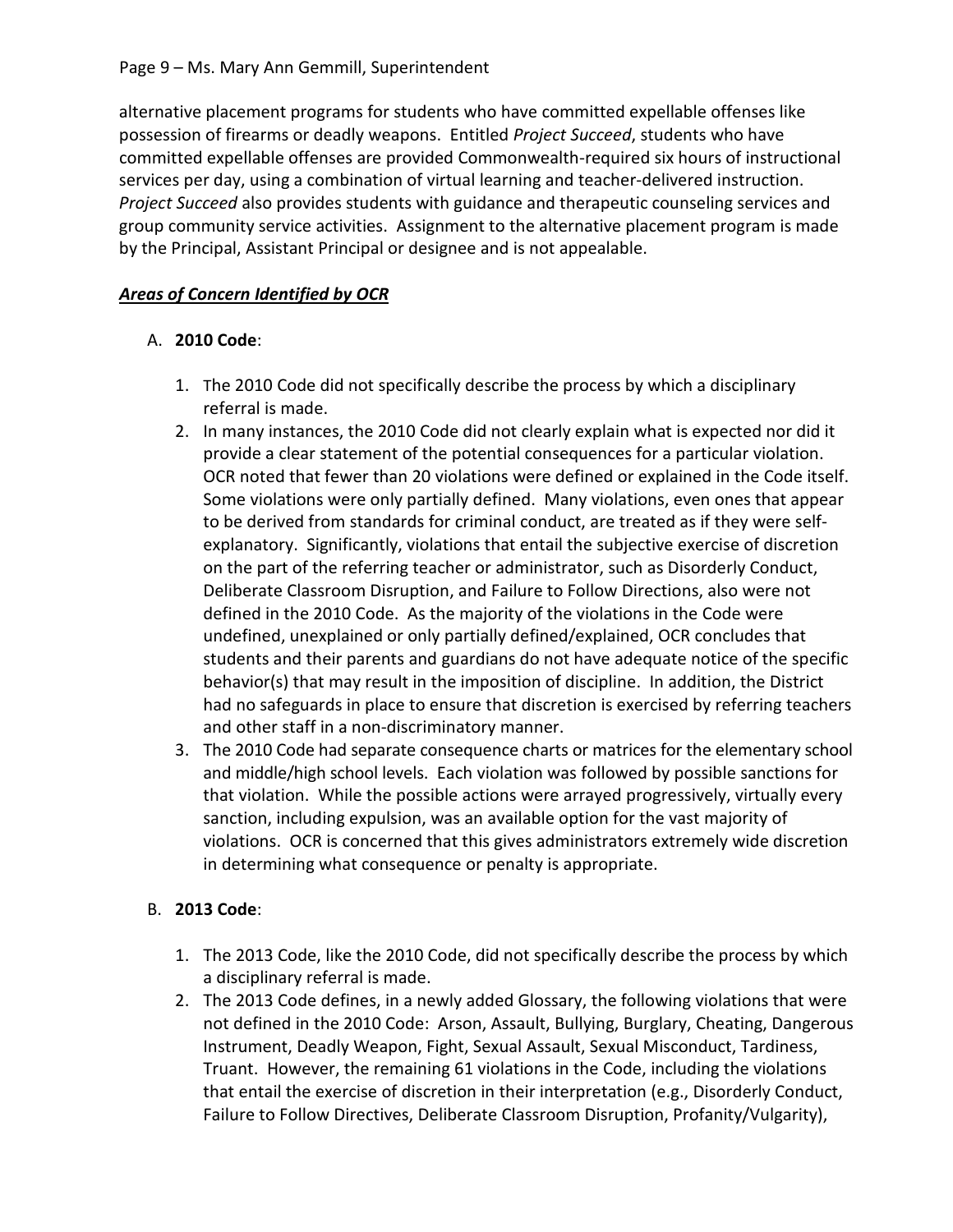remain undefined in the 2013 Code. Accordingly, OCR remains concerned that students and their parents and guardians do not have adequate notice that

3. The 2013 Code, like the 2010 Code, also has separate consequence charts or matrices for the elementary school and middle/high school levels. Each violation is followed by possible sanctions for that violation. While the possible actions were arrayed progressively, virtually every sanction, including expulsion, was an available option for the vast majority of violations. OCR is concerned that this continues to give administrators wide discretion in determining what consequence or penalty is appropriate and fails to give students and parents adequate notice of the consequences for particular violations.

# C. **Referrals and Imposition of Sanctions**:

# *Referrals*

Although the number of students referred for discipline at least once during the school year dropped from 3,756 in 2008-09 to 3,332 in 2011-12 (an 11.2% reduction), the proportion of students referred at least once who were African American *increased* (from 45% to 48.3%).

| Table 2 - Students referred for discipline, at least once |                         |       |       |       |                                 |
|-----------------------------------------------------------|-------------------------|-------|-------|-------|---------------------------------|
|                                                           | <b>African American</b> |       | White |       | <b>Total</b><br><b>Students</b> |
| 2008-09                                                   | #                       | %     | #     | %     |                                 |
| Elem.                                                     | 344                     | 50.2% | 309   | 45.1% |                                 |
| Mid.                                                      | 644                     | 44.1% | 736   | 50.4% |                                 |
| High                                                      | 687                     | 43.4% | 819   | 51.7% |                                 |
| Other                                                     | 15                      | 55.6% | 12    | 44.4% |                                 |
| <b>Total</b>                                              | 1,690                   | 45.0% | 1,876 | 49.9% | 3,756                           |
| 2009-10                                                   |                         |       |       |       |                                 |
| Elem.                                                     | 332                     | 48.6% | 304   | 44.5% |                                 |
| Mid.                                                      | 510                     | 47.7% | 498   | 46.6% |                                 |
| High                                                      | 609                     | 48.9% | 580   | 46.6% |                                 |
| Other                                                     | $\overline{2}$          | 25.0% | 5     | 62.5% |                                 |
| <b>Total</b>                                              | 1,453                   | 48.4% | 1,387 | 46.2% | 3,005                           |
| 2010-11                                                   |                         |       |       |       |                                 |
| Elem.                                                     | 332                     | 48.8% | 289   | 42.5% |                                 |
| Mid.                                                      | 497                     | 46.4% | 505   | 47.2% |                                 |
| High                                                      | 598                     | 50.3% | 545   | 45.8% |                                 |
| Other                                                     | 17                      | 34.0% | 30    | 60.0% |                                 |
| <b>Total</b>                                              | 1,444                   | 48.3% | 1,369 | 45.8% | 2,990                           |
| 2011-12                                                   |                         |       |       |       |                                 |
| Elem.                                                     | 427                     | 47.4% | 390   | 43.3% |                                 |
| Mid.                                                      | 488                     | 49.1% | 426   | 42.9% |                                 |
| High                                                      | 691                     | 48.2% | 669   | 46.7% |                                 |
| Other                                                     | $\overline{\mathbf{2}}$ | 66.7% | 0     | 0.0%  |                                 |
| <b>Total</b>                                              | 1608                    | 48.3% | 1,485 | 44.6% | 3,332                           |

The disproportionate over-representation of African American students who were referred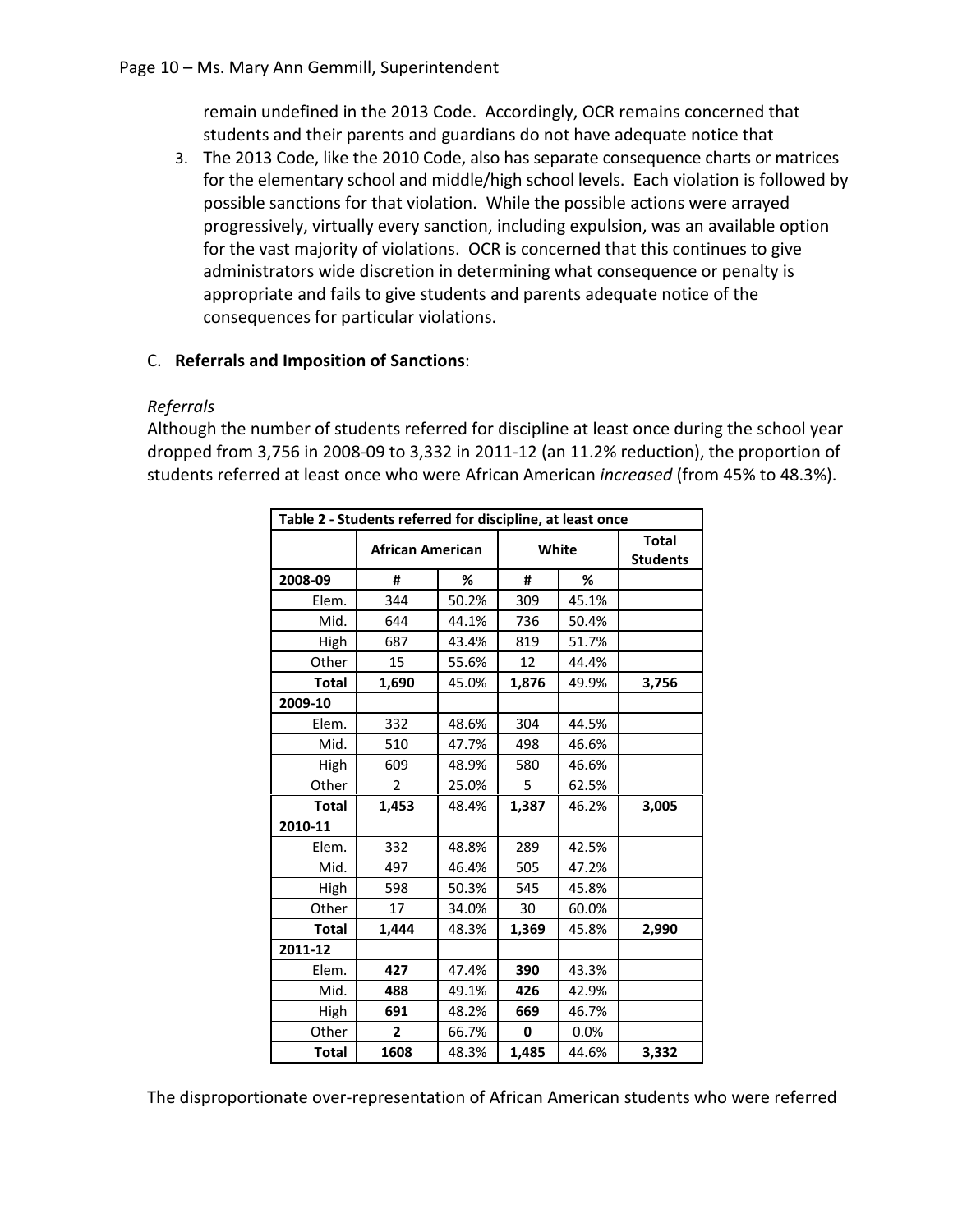for discipline at least once is statistically significant<sup>7</sup> when compared to white students in each of the 2008-09, 2009-10, 2010-11, and 2011-12 school years at the elementary, middle and high school levels. In addition, OCR noted disproportionate rates of referral for discipline for certain infractions that involve the exercise of discretion and that were not defined in the Code: Deliberate Classroom Disruption, Disorderly Conduct, Failure to Follow Directives:

> *Deliberate Classroom Disruption*: 2008-2009: African American students were 2.5 times more likely than white students to be referred; 2009-2010: African American students were 2.6 times more likely than white students to be referred; 2010-2011: African American students were 2.7 times more likely than white students to be referred.

# *Disorderly Conduct*:

2008-2009: African American students were 2.9 times more likely than white students to be referred;

2009-2010: African American students were 2.7 times more likely than white students to be referred;

2010-2011: African American students were 2.6 times more likely than white students to be referred.

## *Failure to Follow Directives*:

2008-2009: African American students were 2.4 times more likely than white students to be referred;

2009-2010: African American students were 2.7 times more likely than white students to be referred;

2010-2011: African American students were 2.6 times more likely than white student to be referred.

# *SRO Referrals*

 $\overline{a}$ 

Over the course of the 2008-2009, 2009-2010, and 2010-2011 school years, the number of referrals that involved SROs<sup>8</sup> ranged from a high of 72 to a low of 32, totaling 138 for the three-year period. During the 2008-09 school year, of 72 referrals in which an SRO was involved, 55 (or 76.4%) were for African American students. By the 2010-2011 school year, this percentage decreased to 64.7% (or 22 out of 34 referrals). However, the disproportionate representation of African American students whose referral involved the SRO was statistically significant when compared to white students in each of the 2008-2009, 2009-2010, and 2010-2011 school years. In 2010-2011, African American students were 1.8 times more likely than white students to be referred to an SRO. Of the 138 referrals noted

 $^7$  The fact that the over-representation of African American students is "statistically significant" indicates that the degree of over-representation is so large that it is not likely to be due to chance, and that some causative agency is involved.

<sup>&</sup>lt;sup>8</sup> SRO involvement is not a separate field in the District's database, but can be identified in a comment field. OCR notes this as a concern because records of referrals to an SRO are not clearly identified and may be incomplete.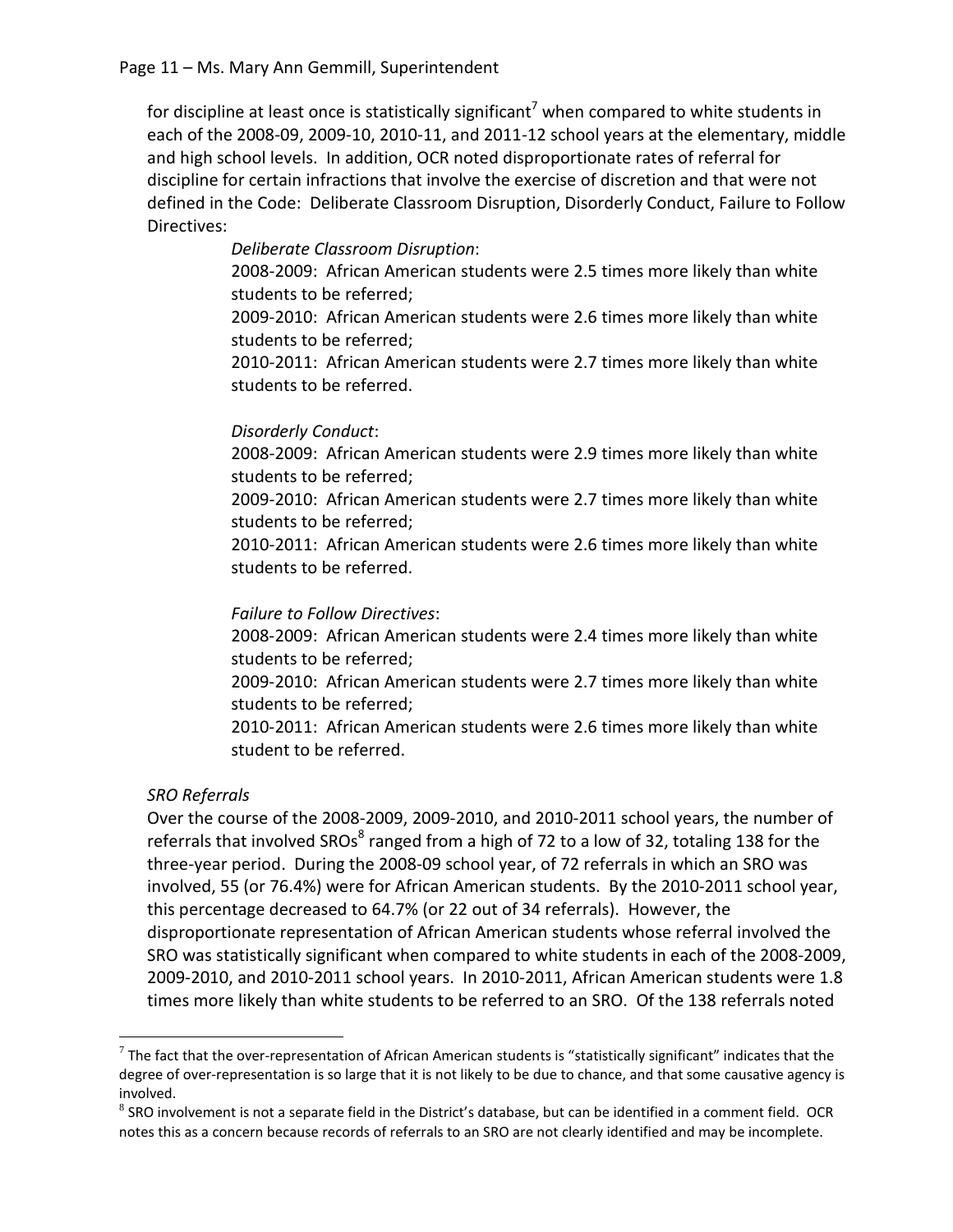### Page 12 – Ms. Mary Ann Gemmill, Superintendent

above, 96 received the following sanctions: three resulted in alternative placement, 38 resulted in Help/SAFE room assignment, four resulted in ICE placement, 13 resulted in OSS, and 38 resulted in referral to the county Juvenile Officer.<sup>9</sup> Over the three-year period, four of the 138 referrals resulted in arrests (all in 2008-2009); all of the students arrested were African American. Also of concern are the 38 referrals to the county Juvenile Officer, as such referrals, whether they resulted in sanctions or not, may place students directly into the juvenile justice system.

## *Help/SAFE room assignments*

Although there was an increase in the total number of Help/SAFE room assignments over the four-year period, there was a decrease in the proportion of African American students assigned to Help/SAFE at least once (54.1% to 49.6%). However, based upon testing to determine statistical significance, the disproportionate over-representation of African American students who were assigned Help/SAFE room at least once was statistically significant at each respective school level when compared to white students in each of the 2008-09, 2009-10, 2010-11, and 2011-12 school years.

| Table 3 - Students assigned Help/SAFE (at least once) |                         |       |        |       |                          |
|-------------------------------------------------------|-------------------------|-------|--------|-------|--------------------------|
|                                                       | <b>African American</b> |       | White  |       | Total<br><b>Students</b> |
| 2008-09                                               | #                       | %     | #<br>% |       |                          |
| Elem.                                                 | 223                     | 53.3% | 174    | 41.6% |                          |
| Mid.                                                  | 118                     | 55.7% | 78     | 36.8% |                          |
| <b>Total</b>                                          | 341                     | 54.1% | 252    | 40.0% | 630                      |
| 2009-10                                               |                         |       |        |       |                          |
| Elem.                                                 | 171                     | 48.0% | 160    | 44.9% |                          |
| Mid.                                                  | 110                     | 53.1% | 80     | 38.6% |                          |
| <b>Total</b>                                          | 281                     | 49.9% | 240    | 42.6% | 563                      |
| 2010-11                                               |                         |       |        |       |                          |
| Elem.                                                 | 163                     | 49.1% | 145    | 43.7% |                          |
| Mid.                                                  | 126                     | 52.7% | 97     | 40.6% |                          |
| <b>Total</b>                                          | 289                     | 50.6% | 242    | 42.4% | 571                      |
| 2011-12                                               |                         |       |        |       |                          |
| Elem.                                                 | 183                     | 45.4% | 183    | 45.4% |                          |
| Mid.                                                  | 144                     | 56.3% | 91     | 35.5% |                          |
| <b>Total</b>                                          | 327                     | 49.6% | 274    | 41.6% | 659                      |

## *Isolated Classroom Environment (ICE) assignments*

 $\overline{a}$ 

While there was a 3.9% decrease (from 4,082 to 3,919) in the total number of ICE assignments over the four-year period from the 2008-2009 school year to the 2011-12 school year, the proportion of African American students sent to ICE at least once during each of the four years under review exceed the proportion of African American students enrolled in the District. By the 2011-12 school year the proportion of African American

 $9$  The remaining 42 referrals received less severe sanctions, including conferences with parents and teachers, detention, and verbal reprimands.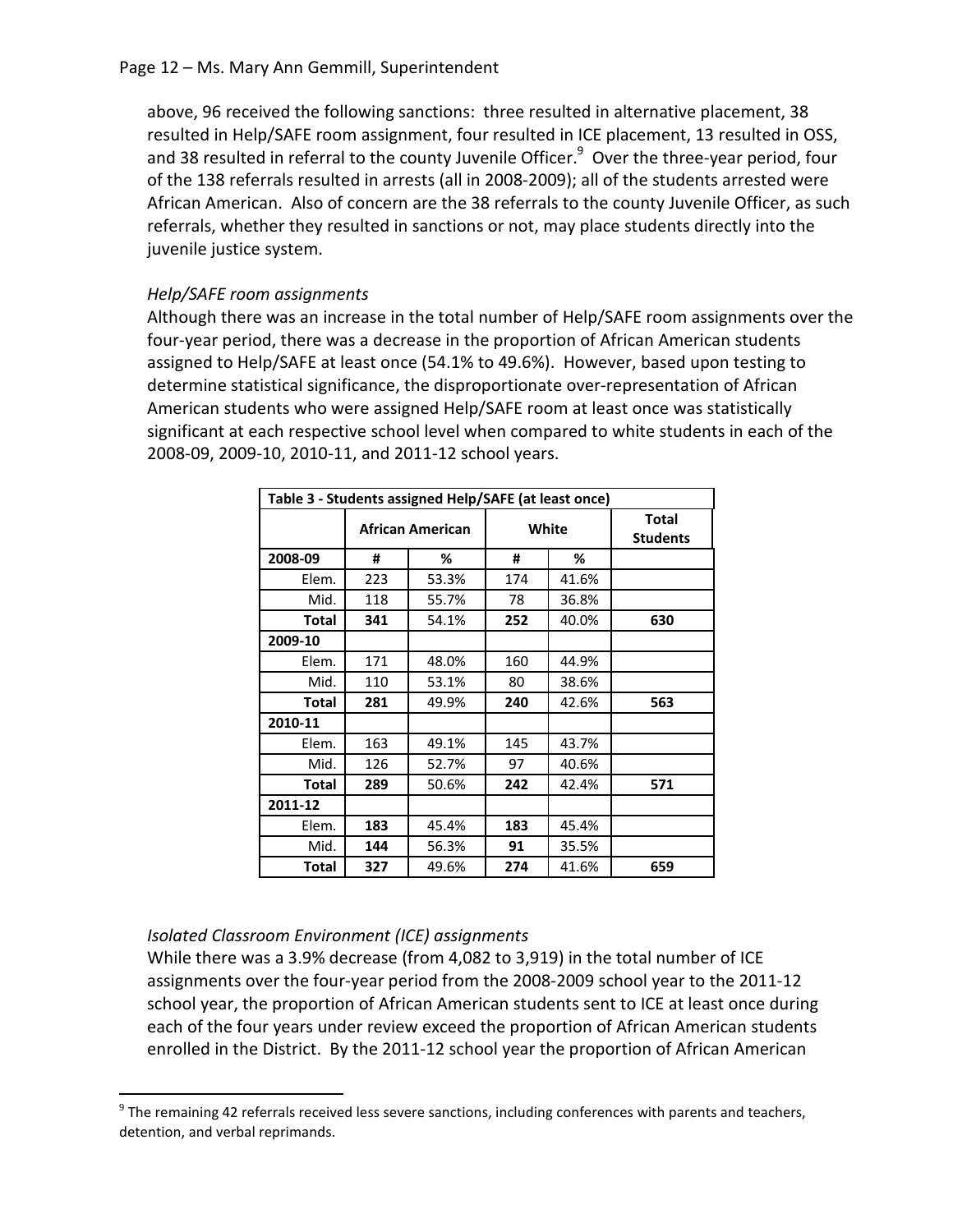students sent to ICE exceeded the proportion of enrollment of African American students by 21.9 percentage points.

| Table 4 - Students assigned ICE (at least once) |                  |       |       |       |                                 |
|-------------------------------------------------|------------------|-------|-------|-------|---------------------------------|
|                                                 | African American |       | White |       | <b>Total</b><br><b>Students</b> |
| 2008-09                                         | #                | ℅     | #     | %     |                                 |
| Elem.                                           | 26               | 66.7% | 12    | 30.8% |                                 |
| Mid.                                            | 232              | 57.7% | 156   | 38.8% |                                 |
| High                                            | 445              | 54.1% | 348   | 42.3% |                                 |
| <b>Total</b>                                    | 703              | 55.6% | 516   | 40.8% | 1,263                           |
| 2009-10                                         |                  |       |       |       |                                 |
| Elem.                                           | 10               | 66.7% | 5     | 33.3% |                                 |
| Mid.                                            | 219              | 54.6% | 168   | 41.9% |                                 |
| High                                            | 443              | 53.6% | 353   | 42.7% |                                 |
| <b>Total</b>                                    | 672              | 54.1% | 526   | 42.4% | 1,242                           |
| 2010-11                                         |                  |       |       |       |                                 |
| Elem.                                           | 21               | 60.0% | 11    | 31.4% |                                 |
| Mid.                                            | 244              | 53.4% | 191   | 41.8% |                                 |
| High                                            | 438              | 55.9% | 321   | 40.9% |                                 |
| <b>Total</b>                                    | 703              | 55.1% | 523   | 41.0% | 1,276                           |
| 2011-12                                         |                  |       |       |       |                                 |
| Elem.                                           | 65               | 67.0% | 24    | 24.7% |                                 |
| Mid.                                            | 231              | 52.3% | 172   | 38.9% |                                 |
| High                                            | 424              | 54.9% | 320   | 41.4% |                                 |
| <b>Total</b>                                    | 720              | 54.9% | 516   | 39.3% | 1,312                           |

The disproportionate over-representation of African American students who were assigned ICE at least once was also statistically significant when compared to white students in each of the 2008-09, 2009-10, 2010-11, and 2011-12 school years at the elementary, middle, and high school levels. OCR notes that although the disparity has decreased slightly at the middle and high school levels, the number of African American students affected has increased over the four-year period and the percentage of African American students affected is disturbingly high at the elementary school level. The high percentage rates and numbers of African American students who are assigned to ICE raises concerns that in a district where the majority of the students are white, African American students are assigned to ICE classrooms where they constitute the majority of students and where they do not have access to the full range of instructional resources.

Of further concern is the fact that African American students were more likely than white students to be assigned ICE when their first disciplinary referral was for violations that are not defined in the Code and that entail the exercise of discretion in their interpretation. Specifically, the analysis revealed:

#### *Deliberate Classroom Disruption*

2008-2009: African American students were 2.8 times more likely than white students to receive ICE;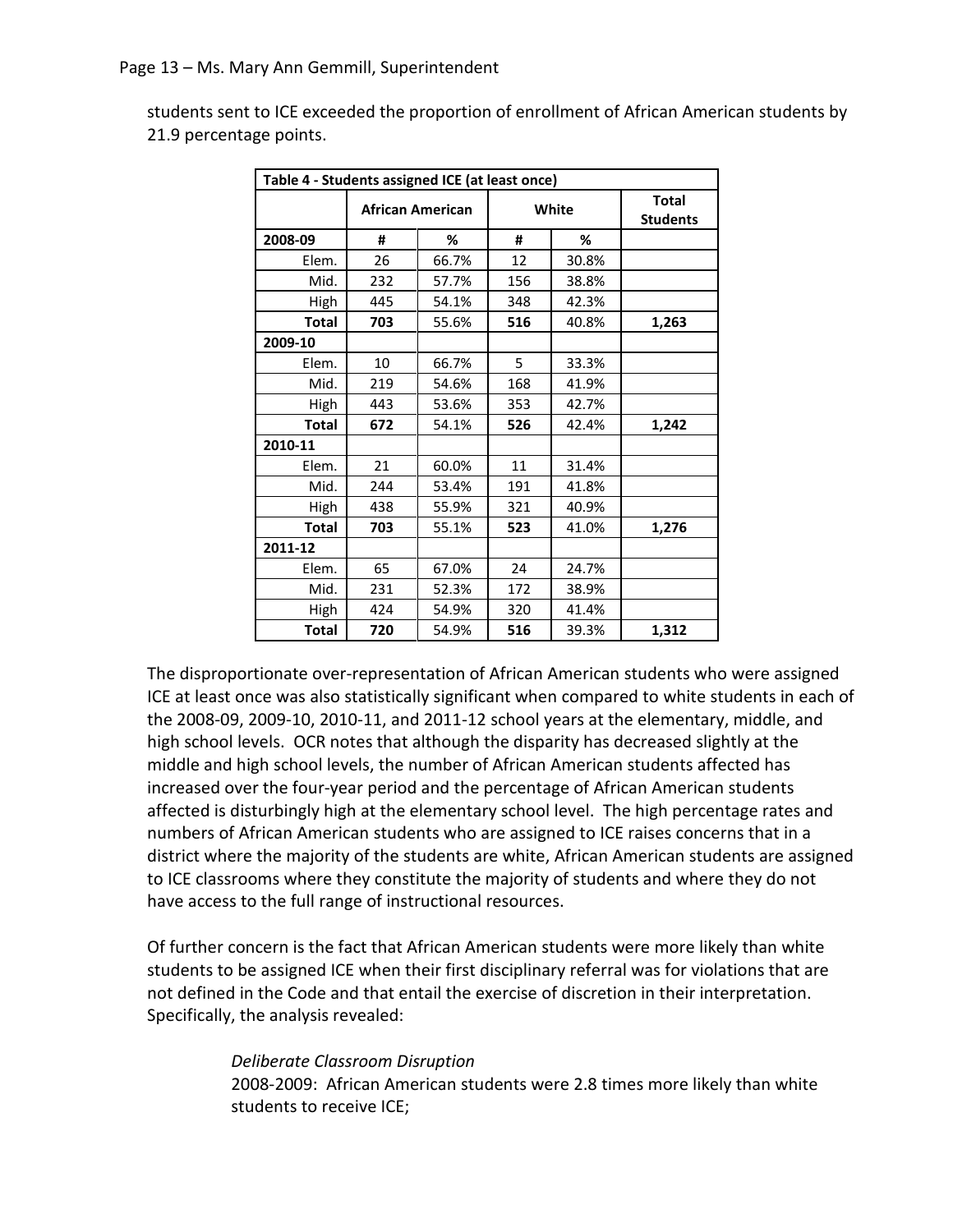2009-2010: African American students were 2.3 times more likely than white students to receive ICE;

2010-2011: African American students were 2.1 times more likely than white students to receive ICE.

### *Disorderly Conduct*

2008-2009: African American students were 3.4 times more likely than white students to receive ICE; 2009-2010: African American students were 2.6 times more likely than white students to receive ICE;

2010-2011: African American students were 1.7 times more likely than white students to receive ICE.

#### *Failure to Follow Directives*

2008-2009: African American students were 3.5 times more likely than white students to receive ICE; 2010-2011: African American students were 2.8 times more likely than white students to receive ICE.

#### *Profanity/Vulgarity*

2010-2011: African American students were 2.1 times more likely than white students to receive ICE.

While the likelihood of African American students receiving ICE decreased, African American students had disproportionate rates of imposition of ICE for all of the infractions.

#### *Out-of-school suspensions (OSS)*

Although there was a 24.7% reduction (from 760 to 572) in the total number of students assigned OSS at least once over the four-year period from 2008-2009 to 2011-2012, and a small decrease (from 56.2% to 53.8%) in the proportion of OSS assigned to African American students, the disproportionate over-representation of African American students who were assigned OSS at least once was statistically significant when compared to white students in each of the 2008-09, 2009-10, 2010-11, and 2011-12 school years at the middle and high school levels, although the disparity has decreased over that time period. The disparity at the elementary school level was statistically significant in the 2008-09, 2009-10 and 2011- 2012 school years, but not statistically significant in the 2010-11 school year.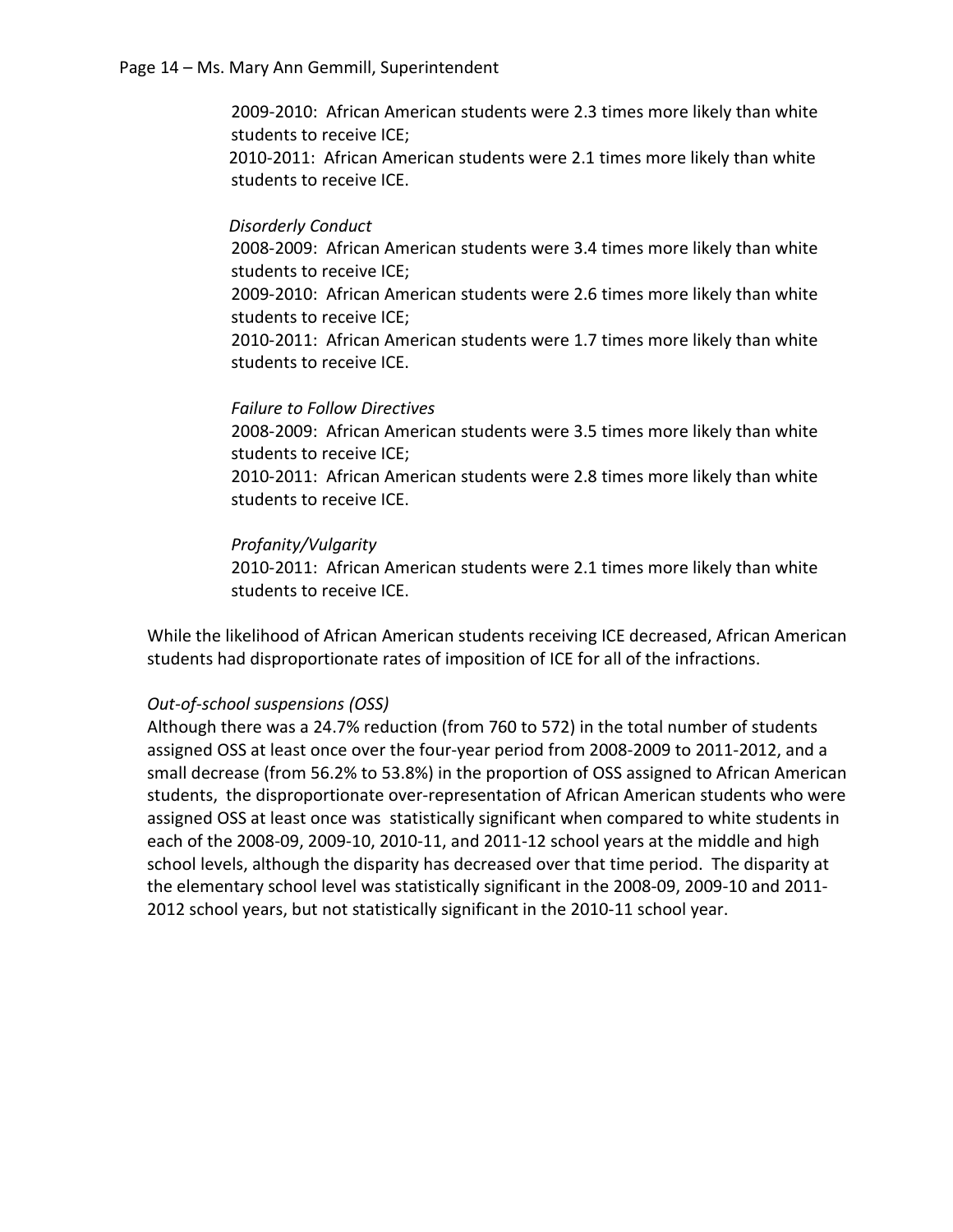|              | Table 5 - Students assigned OSS (at least once) |       |                |       |                                 |  |
|--------------|-------------------------------------------------|-------|----------------|-------|---------------------------------|--|
|              | <b>African American</b>                         |       | White          |       | <b>Total</b><br><b>Students</b> |  |
| 2008-09      | #                                               | %     | #              | %     |                                 |  |
| Elem.        | 32                                              | 50.0% | 30             | 46.9% |                                 |  |
| Mid.         | 165                                             | 57.5% | 112            | 39.0% |                                 |  |
| High         | 226                                             | 56.4% | 162            | 40.4% |                                 |  |
| Other        | 4                                               | 50.0% | 4              | 50.0% |                                 |  |
| <b>Total</b> | 427                                             | 56.2% | 308            | 40.5% | 760                             |  |
| 2009-10      |                                                 |       |                |       |                                 |  |
| Elem.        | 20                                              | 46.5% | 17             | 39.5% |                                 |  |
| Mid.         | 173                                             | 61.6% | 96             | 34.2% |                                 |  |
| High         | 200                                             | 59.5% | 124            | 36.9% |                                 |  |
| Other        | 11                                              | 64.7% | 5              | 29.4% |                                 |  |
| <b>Total</b> | 404                                             | 59.7% | 242            | 35.7% | 677                             |  |
| 2010-11      |                                                 |       |                |       |                                 |  |
| Elem.        | 23                                              | 44.2% | 25             | 48.1% |                                 |  |
| Mid.         | 123                                             | 59.4% | 75             | 36.2% |                                 |  |
| High         | 202                                             | 56.1% | 137            | 38.1% |                                 |  |
| Other        | 5                                               | 55.6% | 3              | 33.3% |                                 |  |
| <b>Total</b> | 353                                             | 56.2% | 240            | 38.2% | 628                             |  |
| 2011-12      |                                                 |       |                |       |                                 |  |
| Elem.        | 26                                              | 40.6% | 26             | 40.6% |                                 |  |
| Mid.         | 125                                             | 54.3% | 88             | 38.3% |                                 |  |
| High         | 148                                             | 55.6% | 106            | 39.8% |                                 |  |
| Other        | 9                                               | 75.0% | $\overline{2}$ | 16.7% |                                 |  |
| <b>Total</b> | 308                                             | 53.8% | 222            | 38.8% | 572                             |  |

Of particular note is the fact that in the 2010-2011 school year, African American students were more likely than white students to received OSS when their first disciplinary referral was for the following types of violations that entail the exercise of discretion in their interpretation:

#### *Disorderly Conduct*

2010-2011: African American students were 10.3 times more likely than white students to receive OSS.

### *Profanity/Vulgarity*

2010-2011: African American students were 3.4 times more likely than white students to receive OSS.

#### *Expulsions*

Expulsion is rarely assigned as a penalty in the District. For the four-year period from 2008- 2009 to 2011-2012, the District expelled a total of twelve students. Nevertheless, when the District took the extreme step of expelling students, African American students received the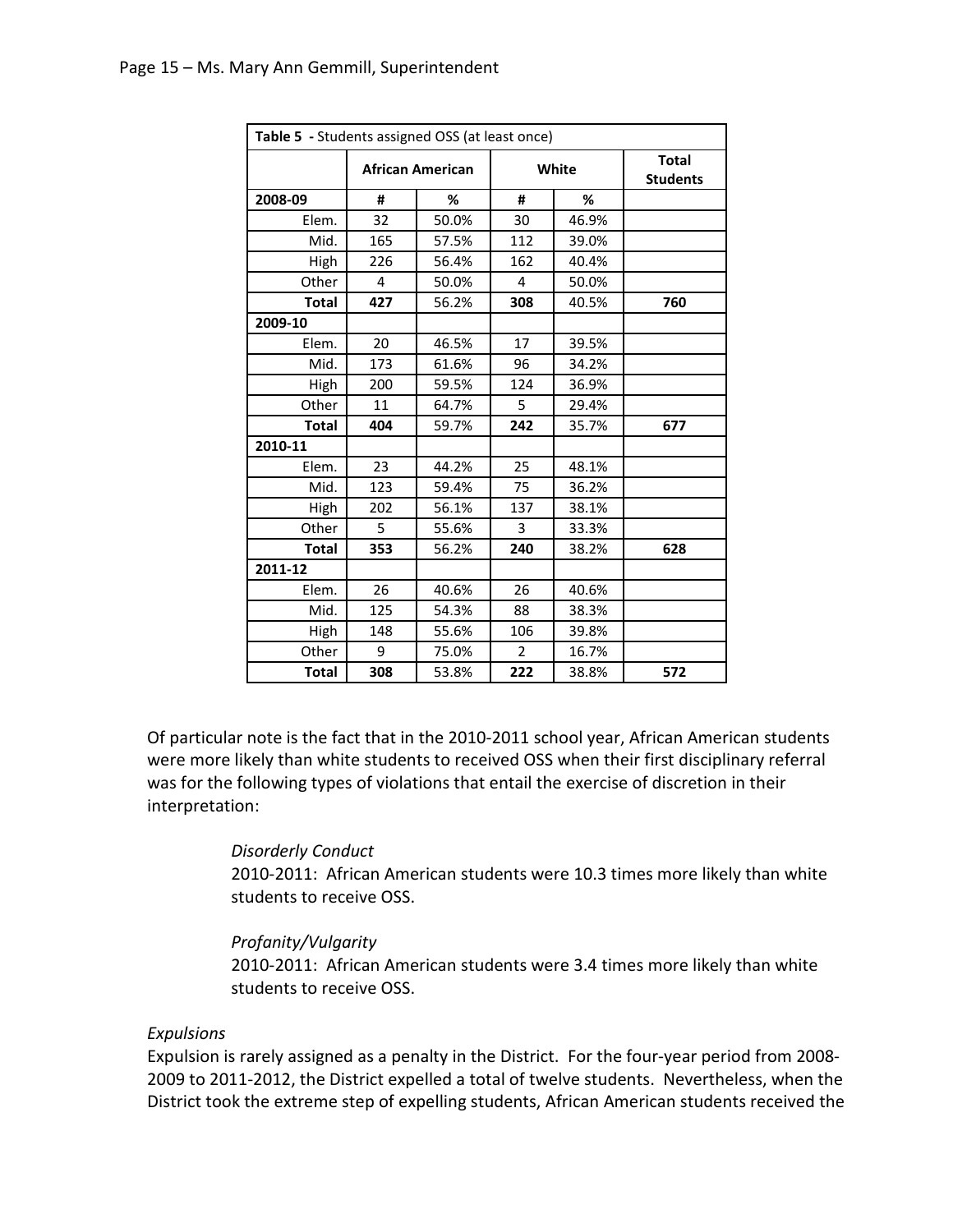majority of expulsions: eight (66%) of the twelve students who were expelled were African American.

# **D. Evaluation and Monitoring**

Although District officials were aware of the higher rates of referrals for discipline and imposition of sanctions for African American students, no safeguards were in place to ensure that discretion was exercised in a nondiscriminatory manner. In addition, the District had no system for monitoring and evaluating its disciplinary policies and practices to ensure that they were nondiscriminatory.

# **E. Recordkeeping**

The District's student data management system, IC, can generate reports about discipline, disaggregated by race. IC is also used by the District in reporting Safe Schools data. The District does not, however, routinely make general discipline data information by race available to the public on its website.

# **F. Examples of Different Treatment**

OCR examined individual incidents of discipline at the District's schools during the 2010-11 school year, which included a review of disciplinary files, and identified individual examples of different treatment. These incidents were found at the elementary, middle and high school levels, and covered a wide range of conduct, including *Disorderly Conduct*, *Fighting*, *Leaving Class without Permission*, *Profanity/Vulgarity*, *Simple Assault*, and *Use of Tobacco Smoking.* Examples include:

## **High school level**

An African American 12th grader was assigned 5-day OSS for *Disorderly Conduct*. In comparison, a white 11th grader was assigned a 1-day ICE for *Disorderly Conduct*. The African American student had four previous disciplinary referrals (none of which were for *Disorderly Conduct*), while the white student had 12 previous disciplinary referrals (none of which were for *Disorderly Conduct*).

An African American 10<sup>th</sup> grader was assigned 1-day OSS for *Skipping School*. In comparison, a white  $12<sup>th</sup>$  grader was assigned a Conference with the Principal for *Skipping School*. The African American student had 19 previous disciplinary referrals while the white student had 28 previous disciplinary referrals.

In addition, OCR notes that it would be difficult for the District to demonstrate how excluding a student from attending school in response to the student's efforts to avoid school meets an important education goal.

## **Middle school level**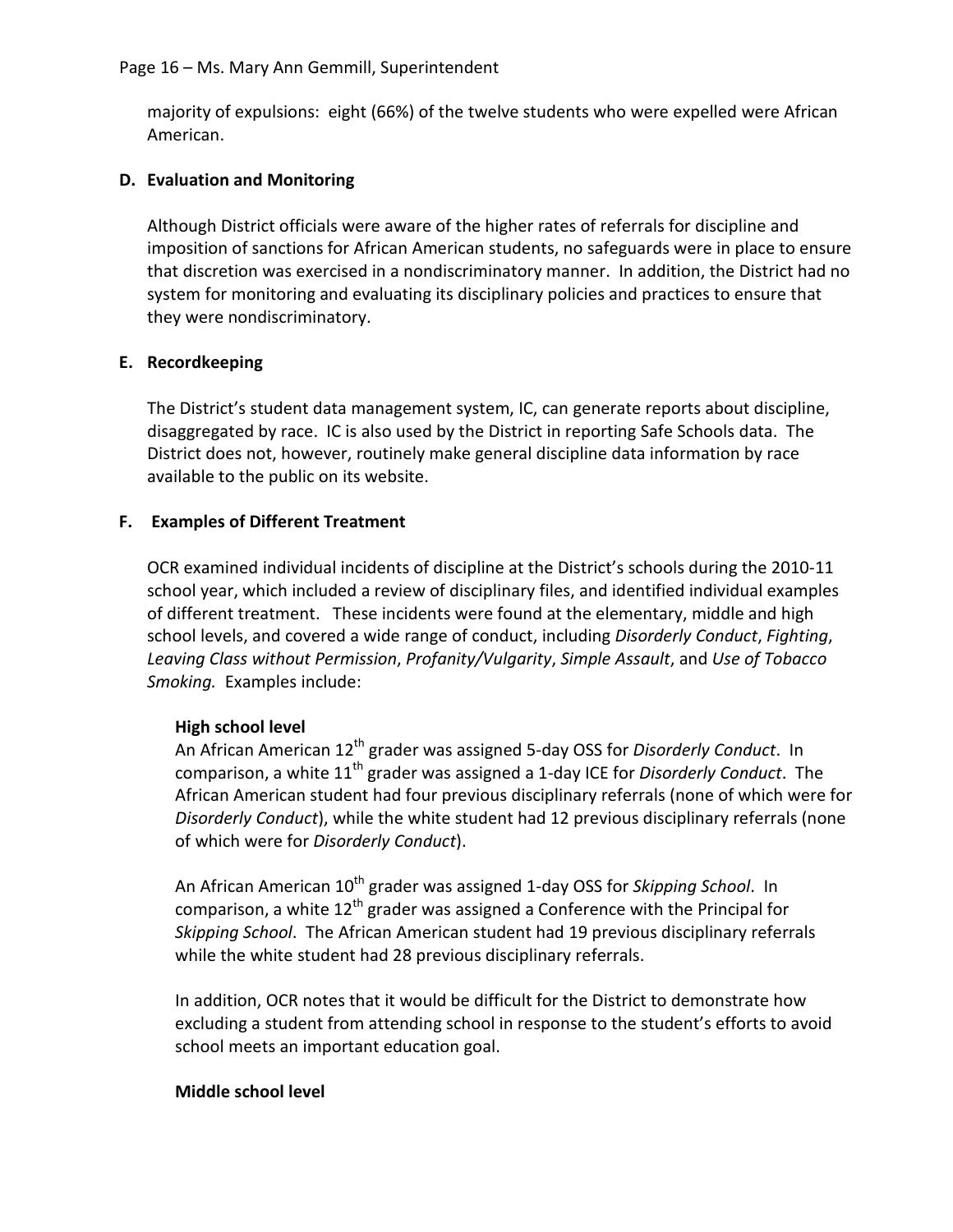### Page 17 – Ms. Mary Ann Gemmill, Superintendent

An African American 7th grader was assigned a 2-day OSS for *Fighting*. In contrast, a white 6<sup>th</sup> grader was assigned 1-day ICE for *Fighting*. The African American student had only one previous disciplinary referral (not for *Fighting*). The white student had eight previous disciplinary referrals (none were for *Fighting*).

An African American 7th grader was assigned 1-day OSS for *Failure to Attend Saturday School.* In comparison, a white 7<sup>th</sup> grader was assigned three days of ICE for *Failure to Attend Saturday School*. The African American student had eight previous disciplinary referrals, while the white student had 20 previous disciplinary referrals.

## **Elementary school level**

An African American kindergartner was assigned one day of ICE for *Harassment*. In comparison, a white  $2^{nd}$  grader was assigned a Conference with the Principal for *Harassment*. Comments note that both students choked other students leaving red marks on their necks. The white student had also struck the other student three times while holding the student in a headlock and kicked a chair when addressed by a staff member. This was the African American student's first disciplinary referral, while the white student had 15 previous disciplinary referrals (none were designated "*Harassment"*).

After OCR had completed a substantial portion of this investigation, the District requested to resolve the review and has submitted a comprehensive Agreement to OCR that addresses the root causes of the over-representation of African American students at all levels of the disciplinary process (referral through imposition of sanctions) and ensures the fair and equitable administration of disciplinary policies and practices for all students. Although OCR has identified a number of concerns regarding the District's policies and practices in the administration of discipline, OCR has not completed the further investigation and analysis that would be required to make a finding under both the different treatment theory and the disparate impact theory.

## **Resolution Agreement**

Through the Resolution Agreement (Agreement), the District commits to take specific actions to ensure that all students have an equal opportunity to learn in school. Provisions in the Agreement are intended to ensure that the District implements fair and equitable discipline policies and practices and creates an environment where all students feel safe and welcome. In addition, the District commits to provide teachers and administrators with the tools and training to support positive student behavior, thereby providing a range of options to prevent and address misconduct and ensure that the District's disciplinary policies and practices are administered in a nondiscriminatory manner.

Specifically, the Agreement requires that the District:

Ensure to the maximum extent possible that misbehavior is addressed in a manner that does not require removal from school.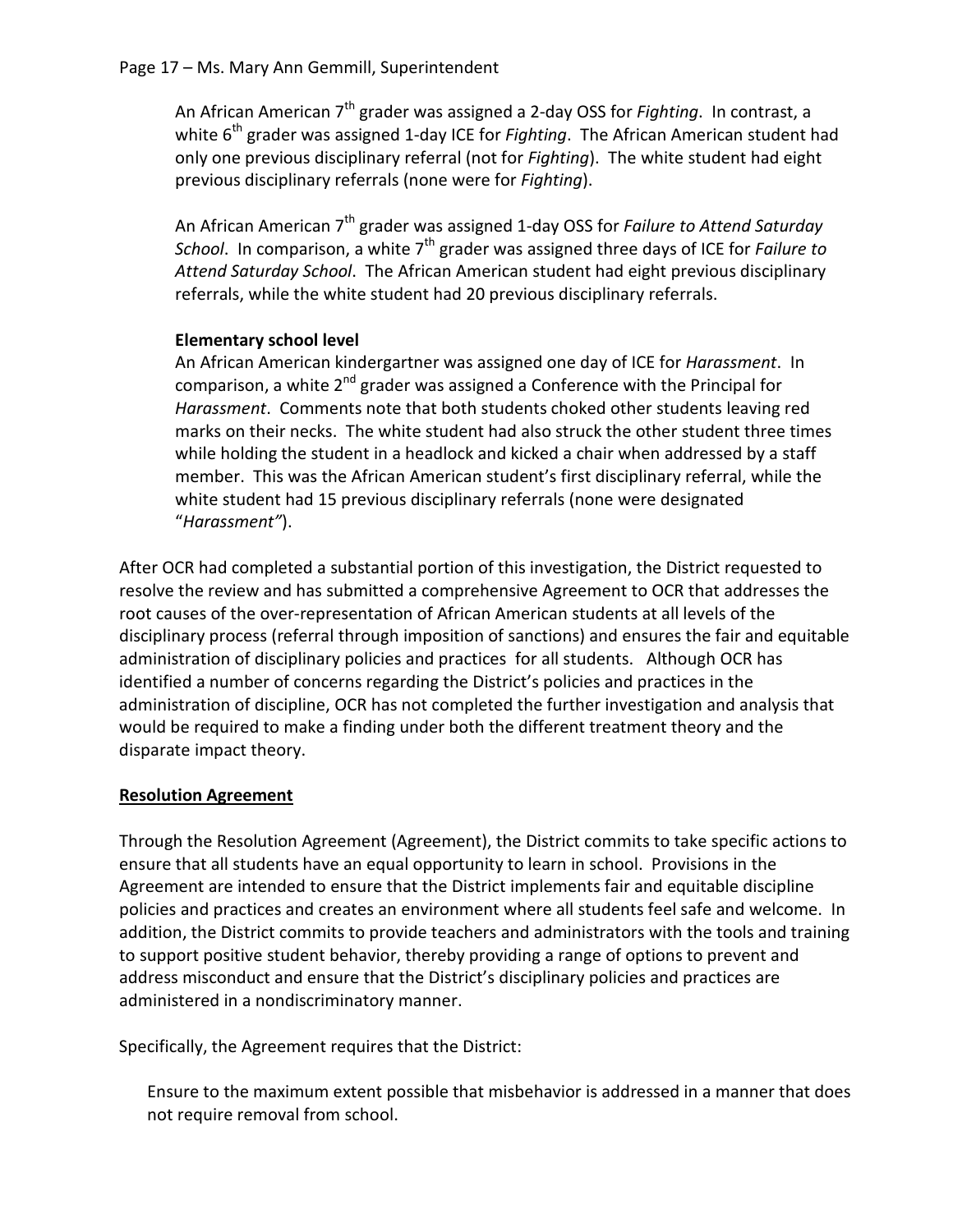Collaborate with experts on research-based strategies designed to prevent discrimination in the implementation of school discipline.

Provide students who engage in disruptive behaviors with support services designed to decrease behavioral difficulties;

Review and revise disciplinary policies, and implement disciplinary practices that will effectively promote the fair and equitable administration of discipline.

Conduct a comprehensive review of SRO interventions and practices annually to assess their effectiveness and identify any changes that should be made to ensure that they align with the goals and objectives set forth in the Agreement.

Provide staff training on evidence-based techniques on classroom management and deescalation approaches; information on how to administer discipline fairly and equitably; resources for staff who are having difficulty with classroom management; resources for students to assist them in developing self-management skills; recognizing and reinforcing positive student behavior; and the importance of ensuring, to the maximum extent possible, that misbehavior is addressed in a manner that does not require removal from the educational program.

Provide staff training that includes detailed explanations of the discipline code; the definitions of offense categories; the specific manner in which progressive disciplinary consequences will be employed and, if applicable, the circumstances under which deviations from established policies may be justified; the documentation that must be used by all District staff who make disciplinary referrals or impose disciplinary sanctions.

Provide student training that emphasizes not only the consequences and procedures associated with non-compliance with the disciplinary code, but also provides guidance and information regarding appropriate behavioral standards, including resources to assist in developing self-management skills.

Develop an informational program to be offered to the parents and guardians of all District students that explains disciplinary policies in an easily understood manner, what is expected of students under those policies and the District's efforts in achieving fair discipline of all students. The program will provide parents and guardians the opportunity to raise concerns or suggestions regarding the improvement of the District's disciplinary policies, including any issues in connection with fairness and non-discrimination.

Provide notice to parents and guardians about the availability of all sources of information regarding discipline, contact information for the District's Discipline Supervisor and the District office administrator, and the right to file complaints regarding the implementation of discipline policies.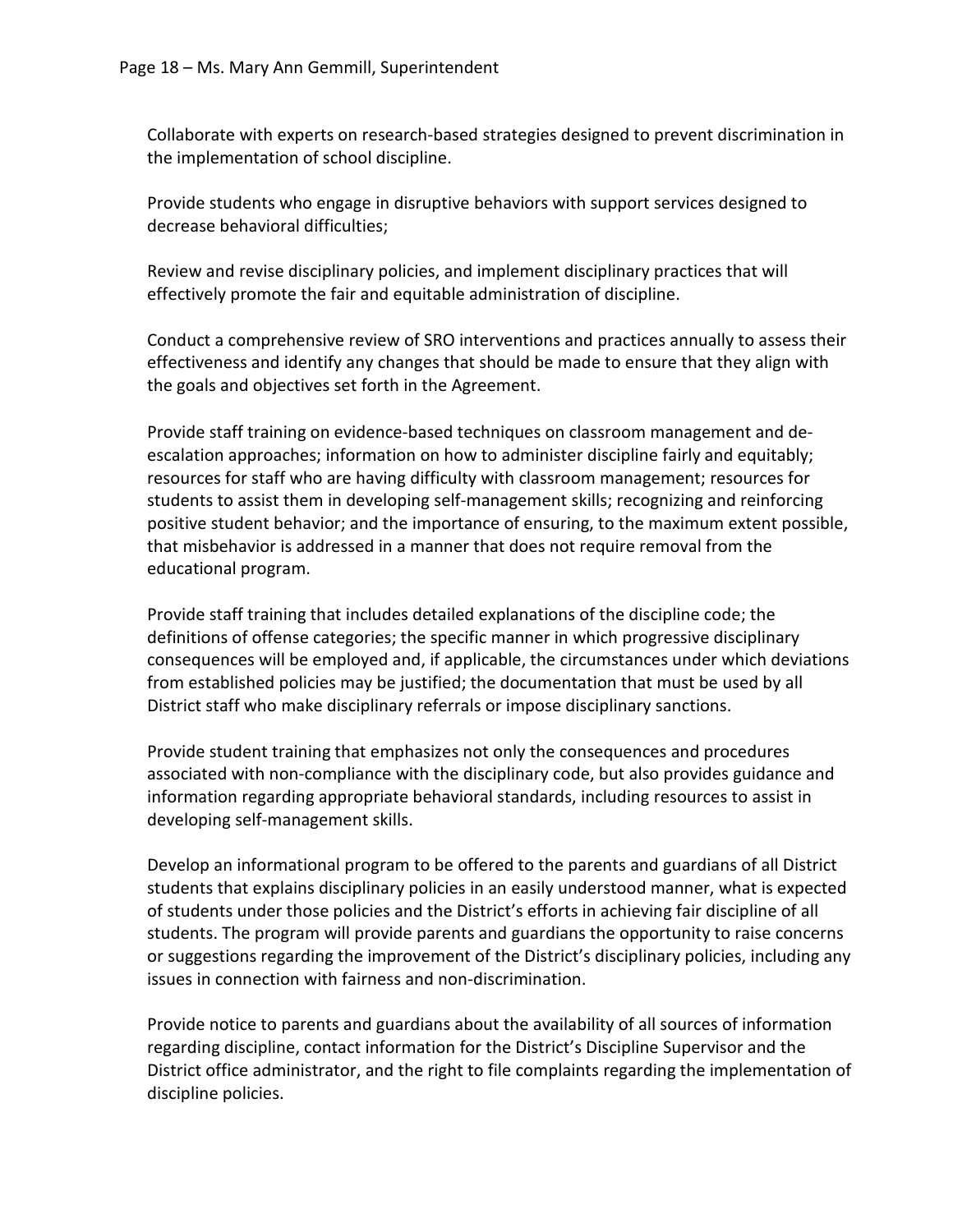Conduct an annual survey of students, staff, community members and parents regarding school safety, fairness, clarity of rules and behavioral expectations.

Provide the public with data concerning referrals for discipline, Help/SAFE room and ICE assignments, out of school suspensions, expulsions, and referrals to law enforcement, including the most frequent reasons leading to exclusionary discipline and other factors determined by the District and/or the Consultant.

Conduct an annual forum that provides students with an opportunity to discuss with faculty and administrators any matters relating to discipline, including non-discrimination, and provide their input for any improvements in the District's discipline policies.

Establish uniform standards for the content of student discipline files at all District schools, to ensure that the District keeps accurate and complete records of all discipline incidents, including those that do not result in the imposition of disciplinary sanctions.

Require each school principal to meet at the conclusion of each semester with the teachers at his/her school to discuss strategies for teaching, encouraging and reinforcing positive student behavior that do not require engagement with the discipline system and to discuss the discipline of students for that semester. In addition, if disproportionalities in referral are evident, explore the reasons for the disproportion and examine potential solutions. Where teachers have been successful in managing student discipline at the classroom level, share "best practices" with other teachers and schools.

Establish a Discipline Review Team for the purpose of randomly reviewing a percentage of the disciplinary actions taken at each District school on an ongoing basis to ensure that the actions taken were non-discriminatory and consistent with the District's student discipline policies and practices.

Based on the commitments the District has made in the Agreement, OCR has determined that it is appropriate to close the investigative phase of this compliance review. The District has agreed to provide data and other information to demonstrate implementation of the Agreement, in a timely manner and in accordance with the reporting requirements of the Agreement. OCR will closely monitor the District's implementation of the Agreement to ensure that the commitments made are implemented timely and effectively and that the District's discipline policies and practices are administered in a nondiscriminatory manner. OCR may conduct additional visits and may request additional information as necessary to determine whether the District has fulfilled the terms of the Agreement and is in compliance with Title VI with regard to the issues in the review. OCR will not close the monitoring of this Agreement until it has determined that the District has complied with the terms of the Agreement and is in compliance with Title VI.

This letter sets forth OCR's determination in an OCR compliance review. This letter is not a formal statement of OCR policy and should not be relied upon, cited, or construed as such. OCR's formal policy statements are approved by a duly authorized OCR official and made available to the public.